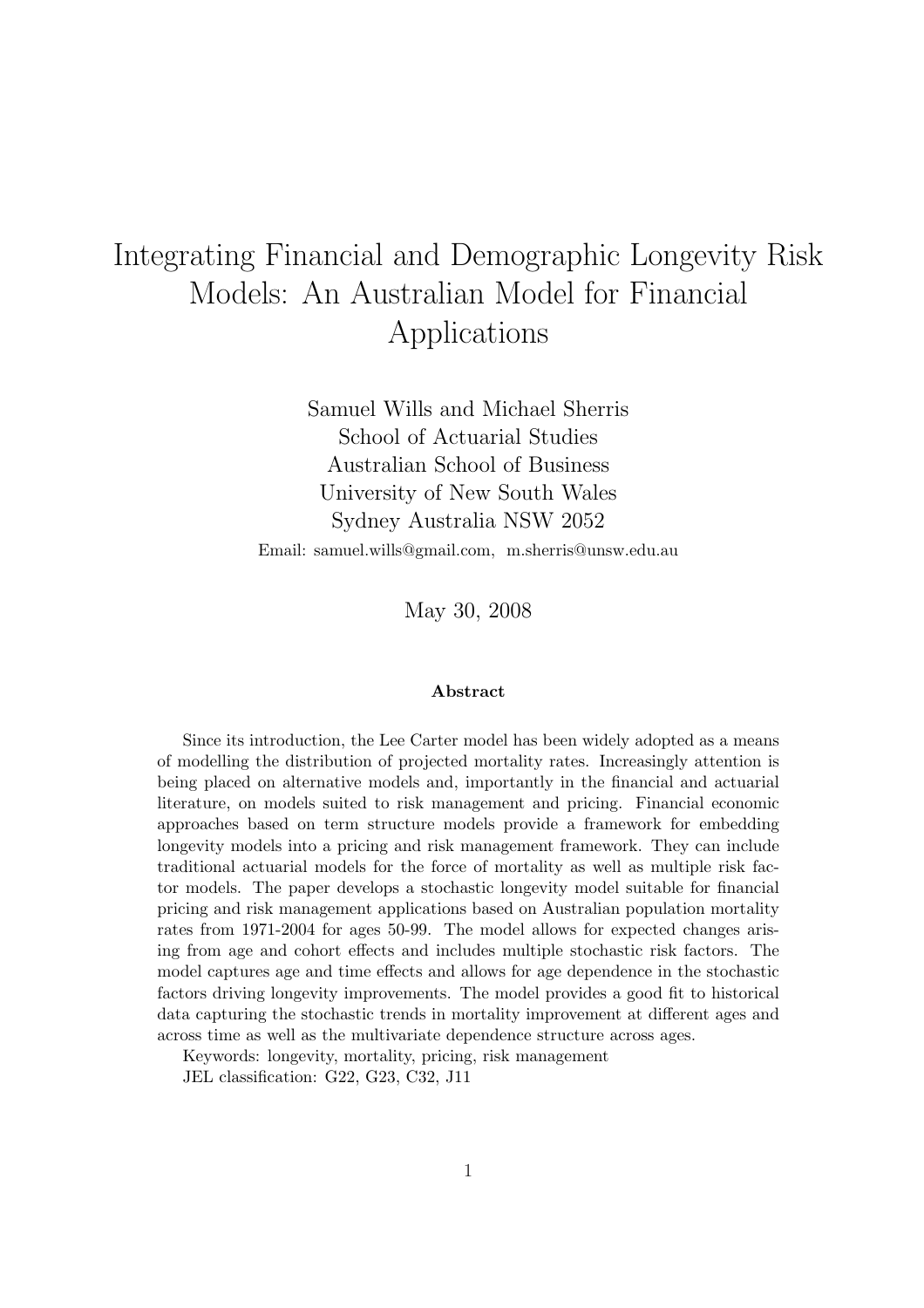## 1 Introduction

In life insurance and pensions, mortality models have traditionally been based on life tables using deterministic projections to allow for mortality improvement. Life tables are based on an assumption that future death rates are known with certainty. Dramatic improvements in longevity over the 20th century have shown this approach to be inadequate for the management of mortality and longevity risk. Empirical studies, including for example Lee and Carter (1992) [19], clearly show that longevity risk requires a stochastic modelling approach. Mortality improvement trends have been poorly forecast by deterministic trends. Tuljapurkar (1998) [29] and Tuljapurkar and Boe(1998) [30] review isssues in longevity forecasting.

Life insurers, pension funds and annuity providers are increasingly aware of their exposure to the risk of mortality changes and the need for better models for risk management. They must manage uncertainty in trends and volatility in risk exposures that were previously not formally considered. Actuarial and demographic models for mortality need to be integrated into financial models in order to consider applications such as risk-based capital management and pricing mortality-linked securities. Financial economic approaches based on term structure models, such as that of Dahl (2004) [14], provide a framework for embedding mortality models into a pricing and risk management framework.

Stochastic mortality models were considered by population biologists. Woodbury and Manton (1977) [34] and Yashin et al. (1985) [35] consider mortality as a dynamic process driven by a multivariate state space. An individual's physiological status is determined by multiple factors affecting the health of the individual. Death occurs if the individual enters a state beyond a boundary in the space, corresponding to a "terminal" effect of the risk factors. These models aim to mirror the biological process leading to death. Although promising as a basis for modelling longevity risk, they can involve unobservable risk factors and require large amounts of individual data, some of which is not currently readily available, to calibrate and assess the models.

Stochastic models of mortality is a significant topic of current research in actuarial science and demography. Cairns et al (2007) [9], Macdonald et al, 2003 [22], Currie, Durban and Eilers, 2004 [12], and JP Morgan, 2007 [18], amongst others, develop and assess a range of stochastic models. In the demographic literature stochastic modeling of mortality has been influenced by the modelling approach of Lee and Carter (1992) [19]. They proposed a model for the central rate of mortality  $m(x, t)$  as a function of age and time of the form

$$
\ln[m(x,t)] = a_x + b_x k_t + \varepsilon_{x,t}.\tag{1}
$$

The underlying mortality rate is determined by age specific constants  $a_x$  with the evolution of mortality over time driven by a stochastic process  $k_t$  which impacts each age differently according to age specific parameters  $b_x$ . Short term fluctuations in mortality are modeled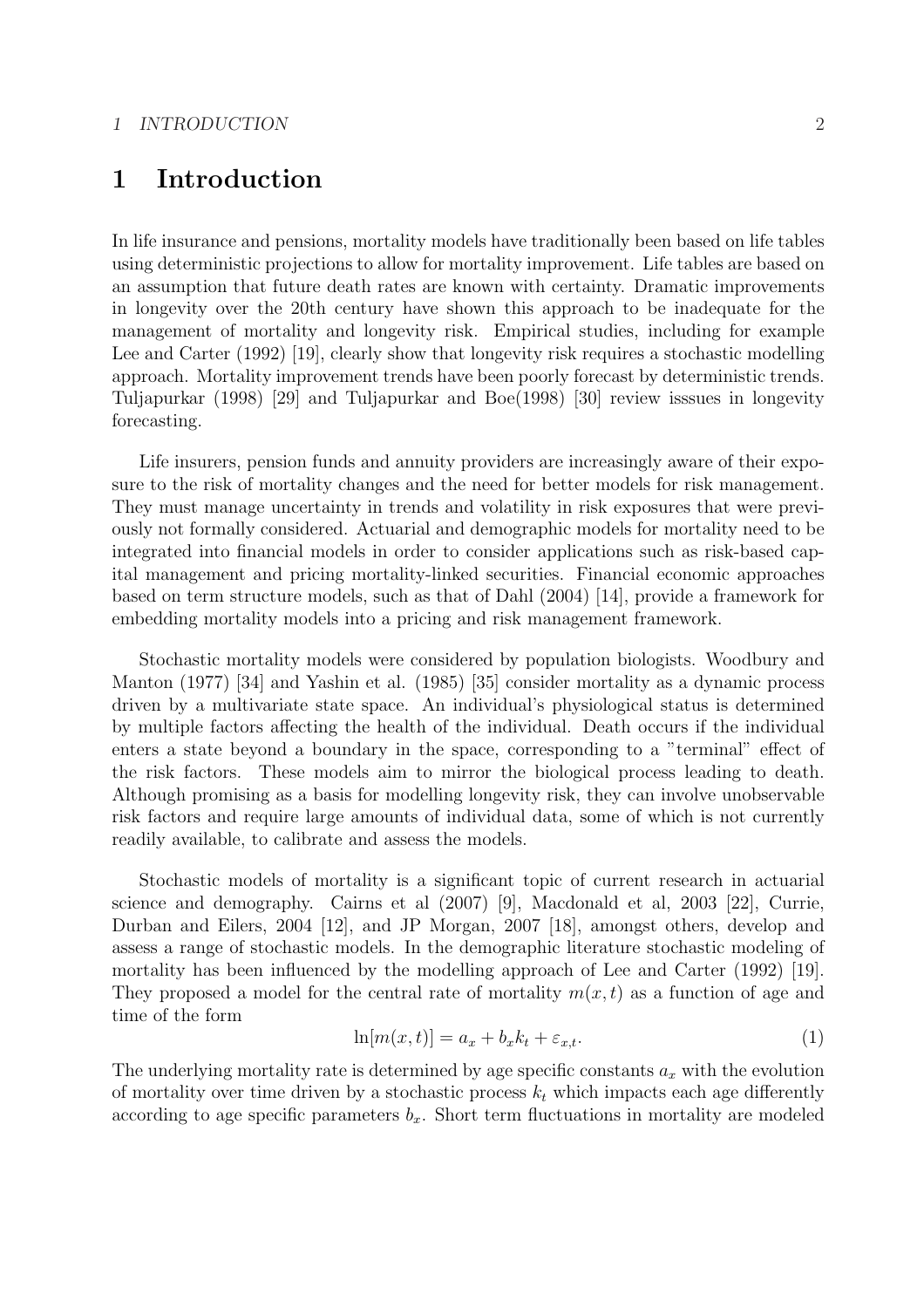#### 1 INTRODUCTION 3

by  $\varepsilon_{x,t}$  usually assumed to be normally distributed. The  $k_t$  term is modeled using an ARIMA process. The age specific constants  $a_x$  and  $b_x$  are estimated using a two stage procedure with singular value decomposition. A number of extensions have been proposed to improve the Lee-Carter model. Brouhns, Denuit and Vermunt (2002) [5] fit a Lee-Carter model assuming that the number of deaths follow a Poisson process. Renshaw and

Haberman (2003) [24] propose adding additional time varying factors, improving the model fit to a range of ages. Renshaw and Haberman (2006) [25] showed that a cohort effect was required in order to fit gender-based 1961-2003 UK data. Hyndman and Ullah (2007) [17] develop a multi-factor modelling approach using functional principal components to fit demographic data.

The Lee-Carter model has been fitted to mortality data for a range of countries. These studies indicate the need to modify the model to include additional factors or effects such as the cohort effect. The model requires estimation of a large number of parameters and the analysis of Hyndman and Ullah (2007) [17] and Renshaw and Haberman (2003) [24] demonstrate the need for additional stochastic factors. Booth et al (2002) [3] have considered models for Australian data. They fitted the Lee Carter model to Australian data. They find a departure from a pattern of constant exponential decline in the  $k_t$  term and non-constant patterns in the age parameter  $b_x$ .

The model is also limited in its application to the pricing of mortality-linked securities since the incorporation of a risk adjusted probability measure is not natural. Denuit, Devolder and Goderniaux (2007) [13] use the Wang (2002) [32] transform to risk-adjust mortality rates based on the Lee-Carter model, similar to Lin and Cox (2005) [21]. Cairns et al (2006a) [7] and Bauer and Russ (2006) [1] discuss limitations of the Wang transform when developing a stochastic mortality for pricing and risk management.

Recent approaches to modelling mortality use the framework originally developed to price interest-rate derivatives in continuous time as in the early models of Vasicek (1977) [31] and Cox et al.(1985) [10]. The model framework can ensure mortality rate processes are positive. Mortality linked securities can also be readily priced using this approach. Milevsky and Promislow (2001) [23] developed models for interest rates and mortality in a framework designed to price an annuity option. Dahl (2004) [14] proposed a generalized form for these models, including the Milevsky and Promislow model as a special case. The stochastic diffusion process for the force of mortality at time t for a life initially aged  $x$ , denoted by  $\mu(x, t)$ , is

$$
d\mu(t,x) = \alpha^{\mu}(t,x,\mu(t,x))dt + \sigma^{\mu}(t,x,\mu(t,x))dB_t.
$$
 (2)

A special case is the affine models. Both the Ornstein-Uhlenbeck process used by Vasicek (1977) [31] and the Feller process used by Cox et al (1985) [10] are affine. Biffis (2005) [2] introduces jump-diffusion in affine processes. Dahl and Møller (2005) [15] assume a time-inhomogeneous Cox, Ingersoll Ross mortality model. Schrager (2006) [26] develops a multiple factor model for mortality using an affine model for all ages simultaneously and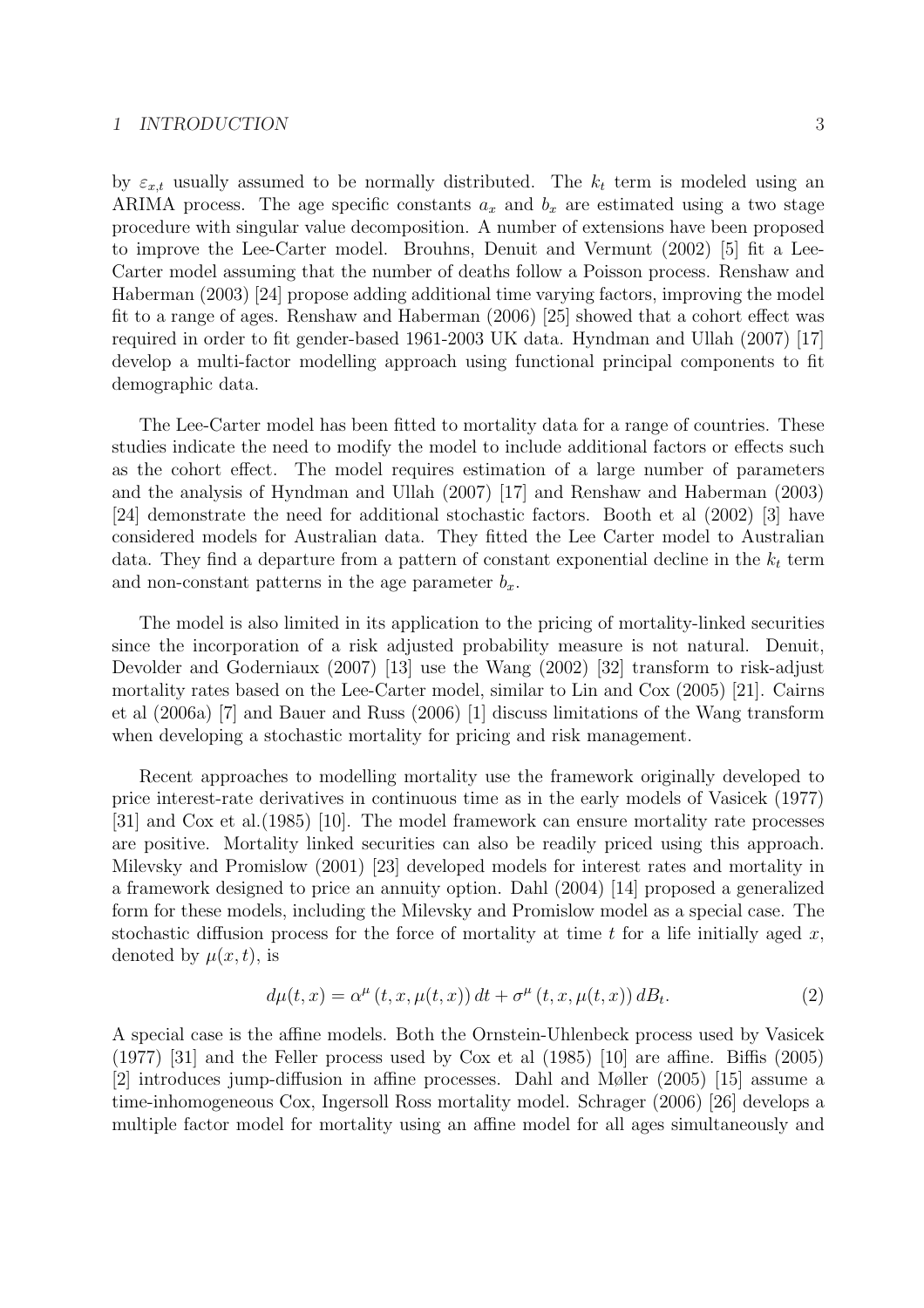#### 2 MULTIVARIATE MORTALITY MODEL 4

fits the model to Dutch data.

This paper develops a stochastic longevity model based on Australian population mortality data from 1971-2004 and for ages 50-99 that is designed for financial pricing and risk management applications. The model allows for expected changes arising from age and cohort effects and for multiple stochastic risk factors impacting on longevity. Population mortality is used because it is independently constructed, readily available, and suitable for longevity risk modeling and the development of financial risk management products. Ages above 55 are used since these are the ages where longevity risk has the most financial impact. Data was obtained from the Human Mortality Database.

The model structure has a similar form to that used for term structure models allowing it to be calibrated as a market consistent valuation model for longevity risk. A price of mortality risk is formally included in the model. The model provides a good fit to historical data for the ages and time period considered, capturing the stochastic trends in mortality improvement at different ages, across time as well as the multivariate dependence structure across ages. Wills and Sherris (2008) [33] calibrate the model to insurance linked market prices and analyse the pricing and structuring of longevity bonds.

The remainder of this paper is structured as follows. Section 2 outlines the multivariate mortality model including the risk adjustment for pricing mortality-linked securities. Section 3 summarises the approach used to estimate parameters and provides an assessment of the model based on observed Australian population mortality data. Results from simulations using the model are analysed in Section 4. Section 5 concludes.

# 2 Multivariate Mortality Model

The model developed in this paper is in the same spirit as the financial modelling approach of Dahl (2004) [14] and Schrager (2006) [26]. The model integrates financial and demographic longevity risk models in a framework suitable for pricing and risk management of longevity risk. Demographic trends are modelled in the expected changes for mortality and all ages are modelled simultaneously using multiple dependent factors to drive the shocks to mortality rates. The model allows expected changes in mortality to vary by age and time. Multiple random factors capture dependence between ages. Since mortality improvement is observed to be similar for individuals of similar ages and for cohorts of individuals, it is important to capture age dependence in the model.

The model is designed to be in a form that can readily be used to price longevity-linked securities based on cash flows from annuity portfolios for lives of multiple ages. Portfolio cash flows and the payments on securitized products need to be aggregated over a range of ages. This aggregation of age dependent cash flows is influenced by mortality dependence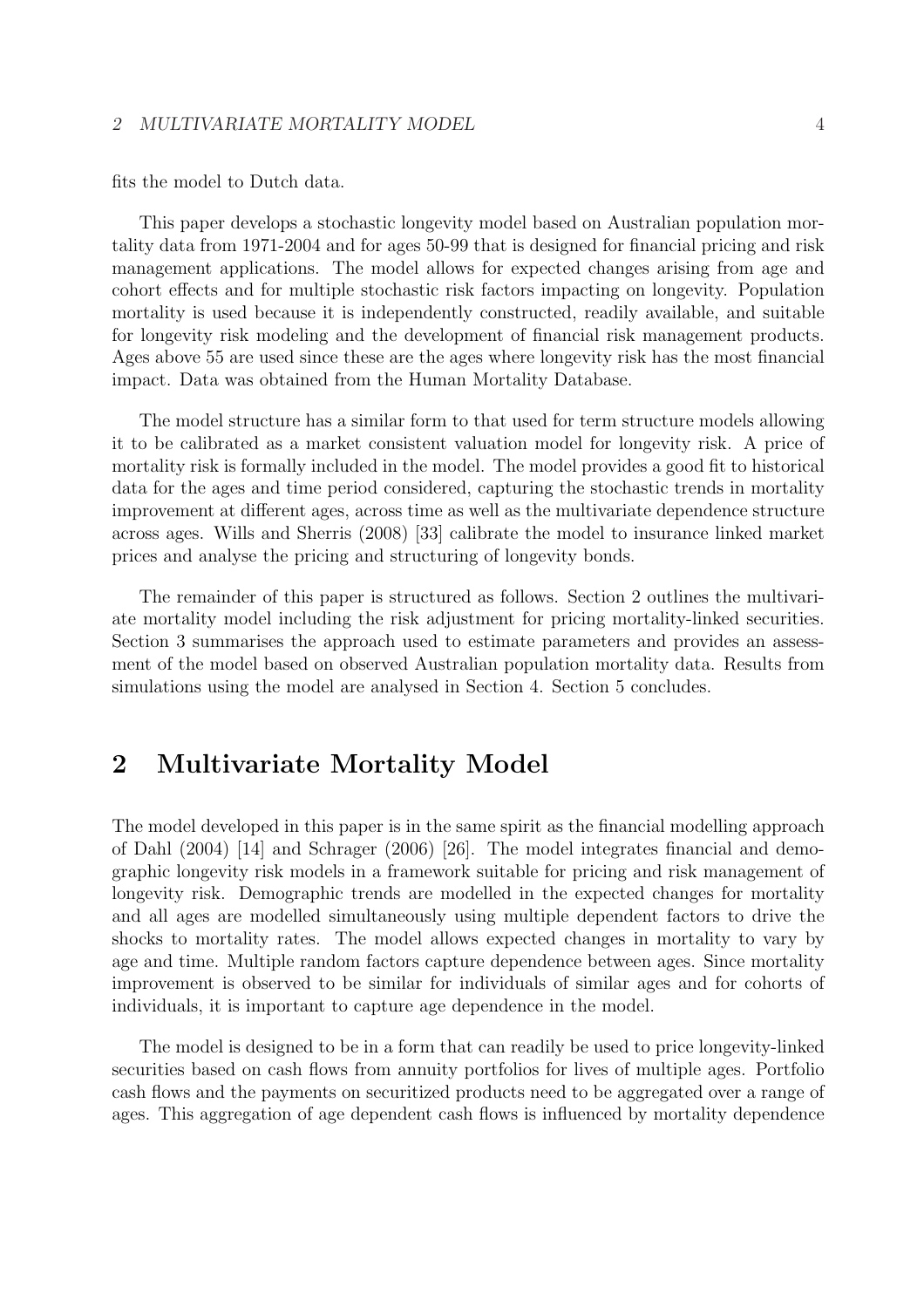between ages. Apart from Schrager (2006) [26] models currently proposed consider single ages independently. Since pricing requires a change of measure from the real world probabilities to a pricing measure, the model structure must readily allow incorporation of a price of risk.

Motivated by Lee and Carter (1992) [19], Dahl (2004) [14] and Schrager (2006) [26], the model is based on an assumed force of mortality  $\mu(x, t)$  for age x at time t of the form

$$
\mu(x,t) = \mu(x,0) \exp[(a+f(x)+g(t))t + \sigma(x,t)W(x,t)]
$$
  
0 < x < \omega, 0 < t < \omega - x. (3)

where a is a constant,  $f(x)$  is a deterministic function of age,  $q(t)$  is a deterministic function of time,  $\sigma(x, t)$  is a deterministic (volatility) function of age and time and  $W(x, t)$ , for x continuous, is an (infinite dimensional) Brownian motion. For any given age  $x_k$ 

$$
\ln\left[\frac{\mu(x_k, t)}{\mu(x_k, 0)}\right] = (a + f(x_k) + g(t))t + \sigma W(t).
$$
\n(4)

so that the expected rate of change of  $\mu(x, t)$ , for any given age, consists of a constant a, plus a component that varies with age  $f(x_k)$ , plus a time varying component  $q(t)$ . The age dependent component  $f(x_k)$  is similar to the age parameter in the Lee-Carter model. At time t, the variance of this rate of change is  $\sigma t$ , which is independent of age and constant per unit of time.

The infinite dimensional system in Equation (3) is made tractable by considering a finite dimensional multivariate random vector of mortality rates with length  $N$ , for ages  $x = x_1, \ldots, x_N$ :  $\overline{a}$  $\overline{a}$ 

$$
\underline{\mu}(t) = \begin{bmatrix} \mu(x_1, t) \\ \vdots \\ \mu(x_N, t) \end{bmatrix} . \tag{5}
$$

The dynamics  $d\mu(t) = [d\mu(x_1, t), \dots, d\mu(x_N, t)]'$  are driven by the multivariate Wiener process  $dW(t)$  with mean 0 and instantaneous covariance matrix  $\Sigma$ :

$$
\underline{dW}(t) = \begin{bmatrix} dW(x_1, t) \\ \vdots \\ dW(x_N, t) \end{bmatrix} . \tag{6}
$$

To give the model a form suitable for simulation and estimation, the multivariate Wiener process  $dW(x, t)$  is expressed in terms of an N-dimensional random vector of independent Wiener processes:  $dZ(t) = [dZ_1(t), \ldots, dZ_N(t)]'$ . The  $dW(x, t)$  can be expressed as a linear combination of  $dZ(t)$  using a deterministic and constant matrix D as  $dW(x, t) = DdZ(t)$ where  $\overline{r}$  $\overline{a}$ 

$$
D = \begin{bmatrix} \delta_{11} & \dots & \delta_{1N} \\ \vdots & \ddots & \vdots \\ \delta_{N1} & \dots & \delta_{NN} \end{bmatrix},
$$
 (7)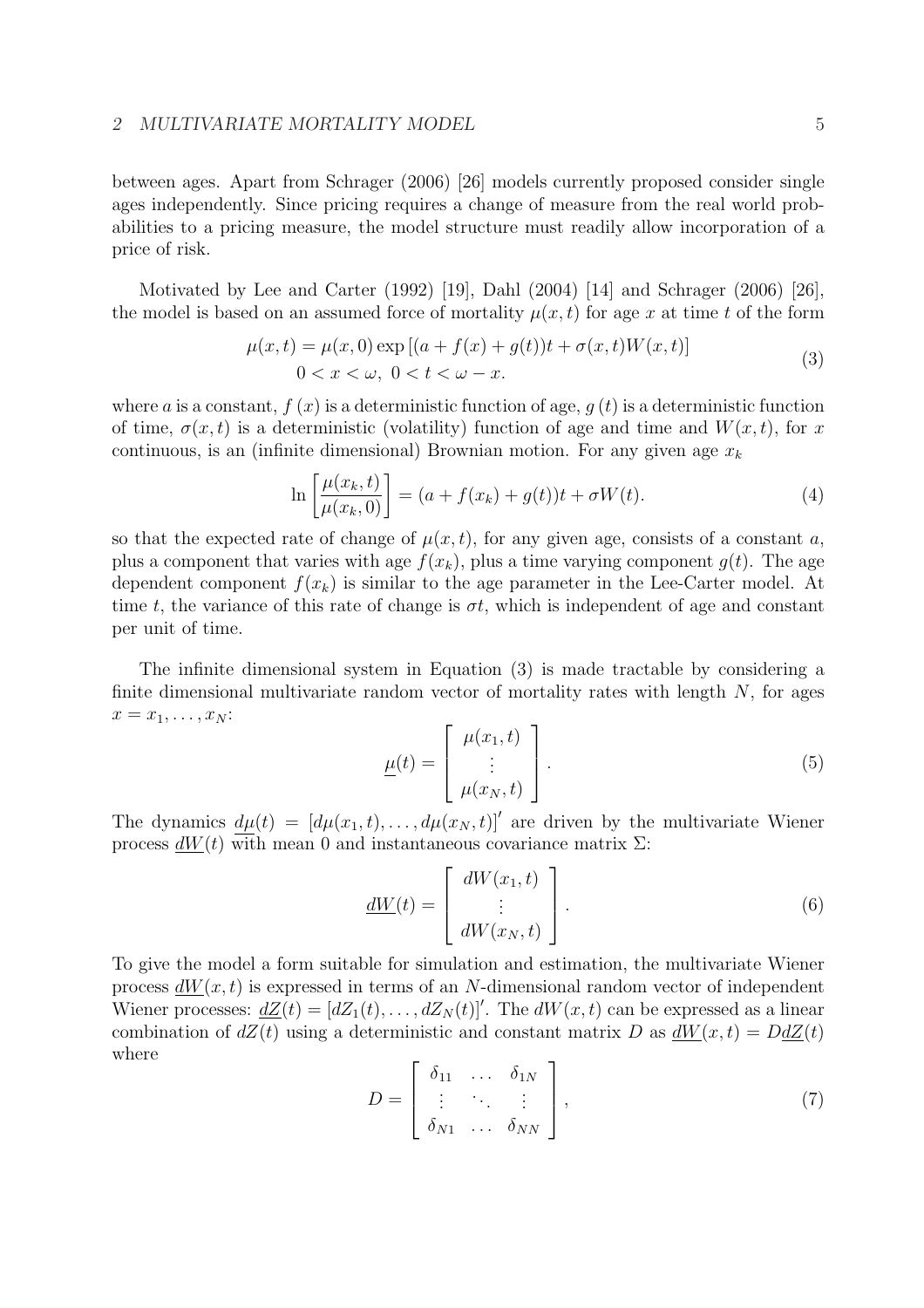#### 2 MULTIVARIATE MORTALITY MODEL 6

and with each element given by

$$
dW(x,t) = \sum_{i=1}^{N} \delta_{xi} dZ_i(t) \text{ for } x = x_1, ..., x_N : .
$$
 (8)

Each row of  $D$  has unit length:

$$
||\delta_x|| = \sqrt{\sum_{i=1}^N \delta_{xi}^2} = 1 \text{ for all } x.
$$
 (9)

The  $(n, m)$  element of the covariance matrix  $\Sigma$  is then given by:

$$
Cov\left(dW(x_n, t), dW(x_m, t)\right) = \left[\sum_{i=1}^N \delta_{ni}\delta_{im}\right] Var\left(dZ_i(t)\right)
$$

$$
= \sum_{i=1}^N \delta_{ni}\delta_{im}dt.
$$
 (10)

and  $\Sigma$  can be written as:

$$
\Sigma = \left(D\sqrt{dt}\right) \left(D\sqrt{dt}\right)',
$$
  
=  $R_{\Sigma}dt.$  (11)

where  $R_{\Sigma}$  is the associated correlation matrix of  $\Sigma$  and  $D$  is the Cholesky decomposition of  $\Sigma$ .

### 2.1 Model Parameterization

Based on empirical studies including Cairns et al (2007) [9], Renshaw and Haberman (2006) [25] and JP Morgan, 2007 [18], along with preliminary analysis of the Australian data the model in Equation (3) is parameterized as:

$$
d\mu(x,t) = (a(x+t) + b)\mu(x,t)dt + \sigma\mu(x,t)dW(x,t)
$$
 for all x. (12)

The model in Equation (12) has a drift parameter as an affine function of the current age  $(x+t)$ . The percentage volatility is a constant  $\sigma$ , so that the variability of  $d\mu(x, t)$  increases with  $\mu(x, t)$ . As  $\mu(x, t)$  is an increasing function of the current age  $(x + t)$ , the process becomes more variable for higher initial ages  $x$ , and later times  $t$ . Mean reversion is not included in the mortality changes based on the assumption that longevity changes do not revert to a long run mean. The absence of mean reversion is consistent with the approach taken by Liao, Yang and Huang (2007) [20] in their longevity model.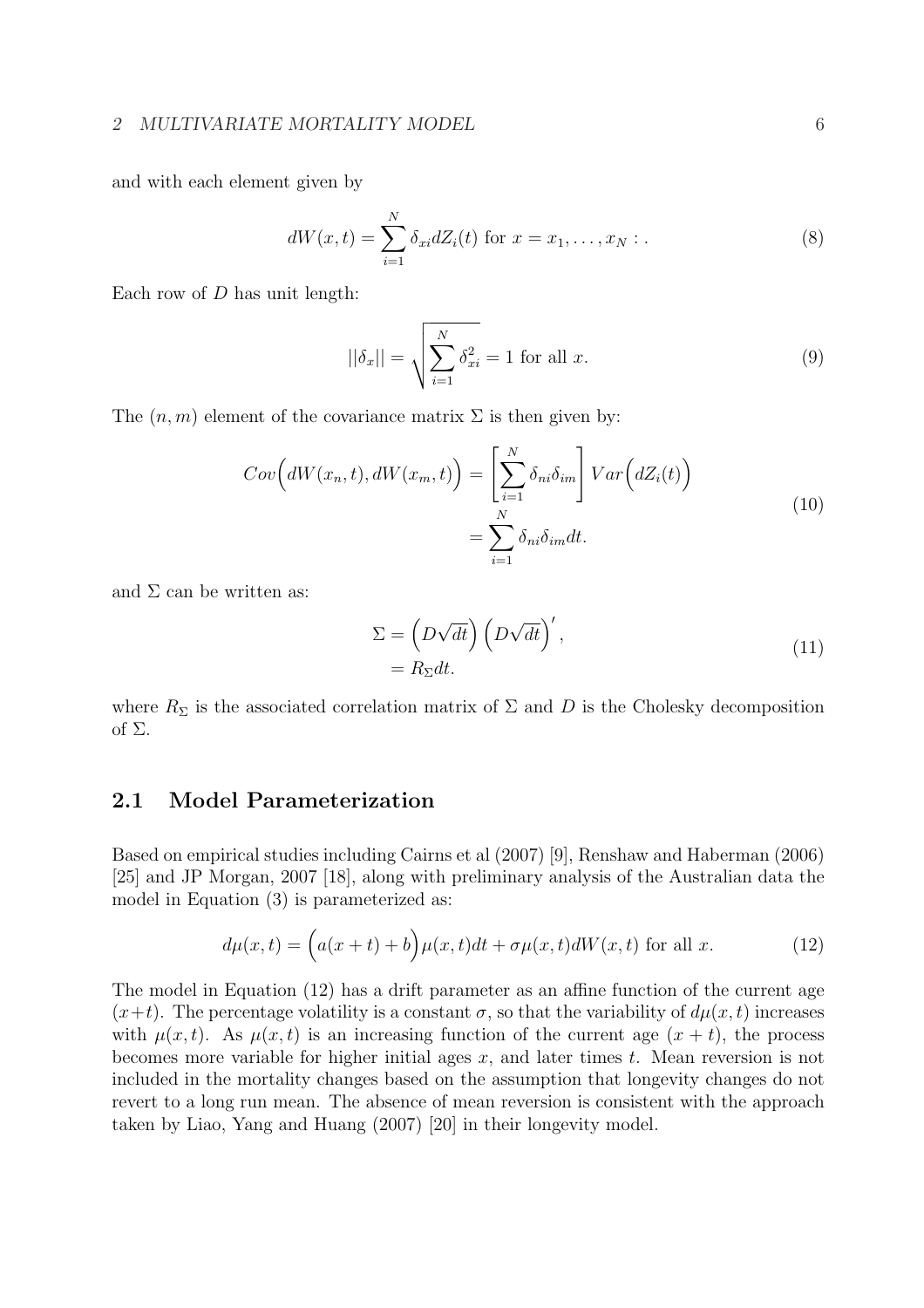#### 2 MULTIVARIATE MORTALITY MODEL 7 7

The proposed model based on Equation (12) becomes a system of equations:

$$
d\mu(x,t) = \left(a(x+t) + b\right)\mu(x,t)dt + \sigma\mu(x,t)\sum_{i=1}^{N} \delta_{x,i}dZ_i(t) \text{ for } x = x_1,\dots, x_N < \omega. \tag{13}
$$

where the dependence between ages is captured in the  $\delta_{x,i}$  terms.

### 2.2 Risk Adjusted Pricing Measure

As in Dahl (2004) [14], Dahl and Moeller (2005) [15] and Cairns et al (2006a) [7], an important application for the model is for pricing mortality-linked securities. To do this the mortality dynamics are derived under an equivalent (risk-adjusted) probability measure. The mortality process will not be a martingale under this measure. Rather, the price process of each security will be a martingale. The longevity risk market is inherently incomplete and as a result the choice of a risk-adjusted measure for mortality is not unique.

The mortality rate for initial age x,  $\mu(x, t)$ , follows a stochastic diffusion process defined in Equation (12)

$$
d\mu(x,t) = (a(x+t) + b)\,\mu(x,t)dt + \sigma\mu(x,t)dW(x,t),
$$
  

$$
dW(x,t) = \sum_{i=1}^{N} \delta_{xi} dZ_i(t).
$$

on the probability space  $(\Omega, \mathcal{F}, \mathbb{P})$ , where  $\mathbb P$  is the 'real-world' probability measure.

From the Cameron-Martin-Girsanov Theorem, see for example Cairns (2004) [6] for more details, the process  $dW(x, t)$  under an equivalent (risk-adjusted) probability measure Q is given by

$$
dW^{\mathbb{Q}}(x,t) = \sum_{i=1}^{N} \delta_{xi} (dZ_i(t) + \lambda_i(t)dt)
$$
  
= 
$$
dW(x,t) + \sum_{i=1}^{N} \delta_{xi} \lambda_i(t)dt.
$$
 (14)

which can be written as

$$
\underline{dW}^{\mathbb{Q}}(t) = \underline{dW}(t) + D\underline{\lambda}(t)dt,\tag{15}
$$

where  $\underline{\lambda}(t) = [\lambda_1(t), \ldots, \lambda_N(t)]'.$ 

The mortality dynamics for a specific age x under the risk adjusted measure  $\mathbb Q$  is given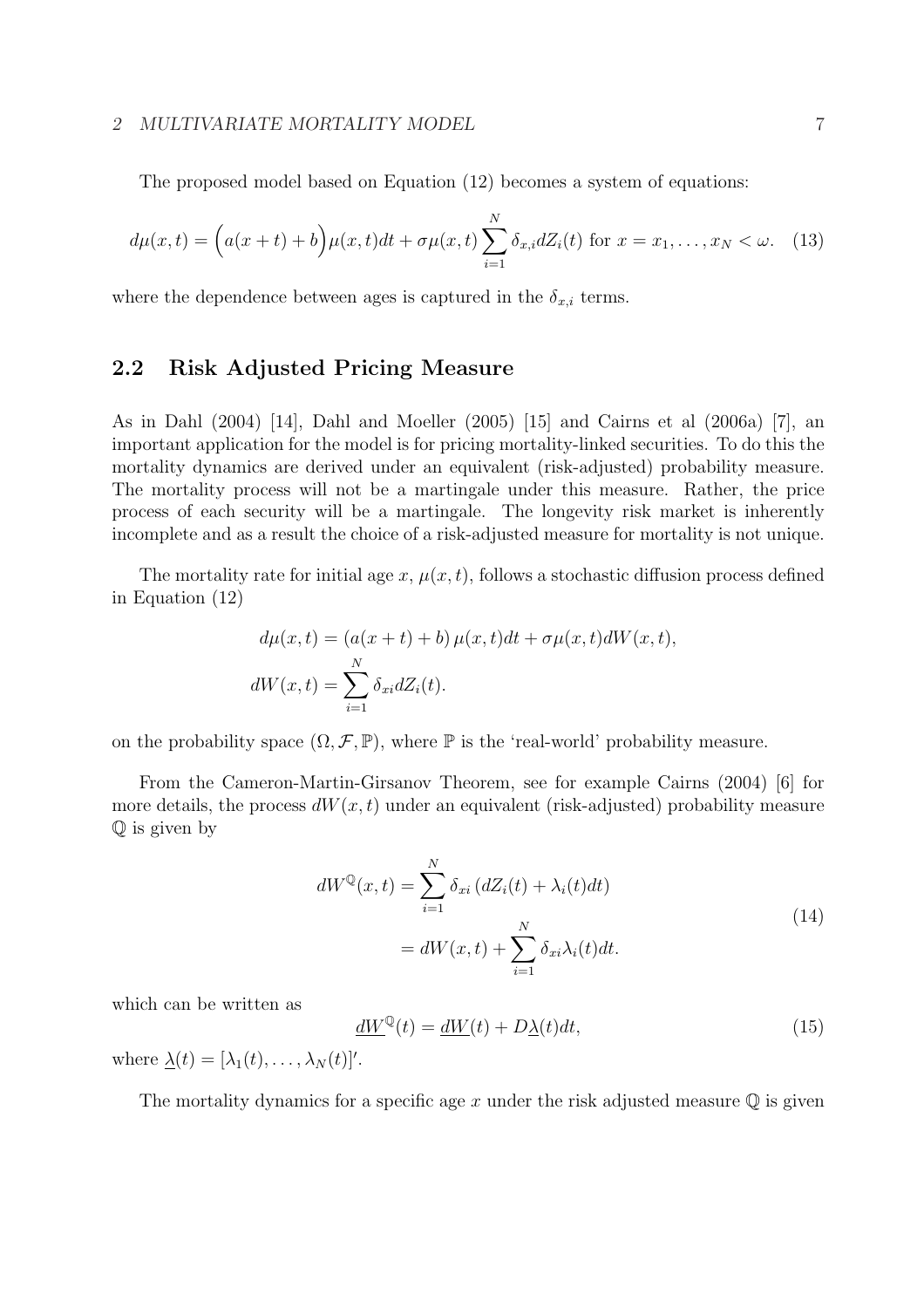by:

$$
d\mu^{\mathbb{Q}}(x,t) = (a(x+t)+b)\,\mu^{\mathbb{Q}}(x,t)dt + \sigma\mu^{\mathbb{Q}}(x,t)dW^{\mathbb{Q}}(x,t)
$$
  
=  $(a(x+t)+b)\,\mu^{\mathbb{Q}}(x,t)dt + \sigma\mu^{\mathbb{Q}}(x,t)\Big(dW(x,t) + \sum_{i=1}^{N} \delta_{xi}\lambda_i(t)dt\Big)$   
=  $\Big(a(x+t)+b+\sum_{i=1}^{N} \delta_{xi}\lambda_i(t)\Big)\mu^{\mathbb{Q}}(x,t)dt + \sigma\mu^{\mathbb{Q}}(x,t)dW(x,t).$  (16)

This is equivalent to the original process under  $\mathbb{P}$ , with an additional drift adjustment This is equivalent to the given by  $(\sum_{i=1}^N \delta_{xi} \lambda_i(t)).$ 

The choice of risk adjusted measure  $\mathbb Q$ , and thus  $\lambda$  is not unique and can be derived from market equilibrium utility functions as in Cox et al (1985) [10]. Price data from insurance linked securities can be used to calibrate the market price of risk.

# 3 Data and Methodology

The model is estimated using Australian Population Mortality Data for ages 50-99 from 1971-2004. The ages are chosen to reflect the exposure of an annuity portfolio. Data is obtained from the Human Mortality Database, University of California, Berkeley (USA), and Max Planck Institute for Demographic Research (Germany). Define  $m(x, t)$  as the observed central death rate in year  $t$  for lives initially aged  $x$  as

$$
m(x,t) = \frac{\text{\# deaths during calendar year } t \text{ aged } (x+t) \text{ last birthday}}{\text{avg. pop. during calendar year } t \text{ aged } (x+t) \text{ last birthday}}.
$$
 (17)

The data lists the number of deaths per calendar year by 'lower age limit', or age last birthday. Population data is provided for the number of lives alive at age  $(x + t)$  at the 30th of June each year. This serves as an estimate for the required population in Equation (17). The observed central death rate can thus be calculated directly from the data.

Calibrating the model requires estimates of the observed force of mortality  $\hat{\mu}(x, t)$ . Under the assumptions that the force of mortality is constant over each integer age and calendar year so that  $\mu(x+u, t+s) = \mu(x, t)$  for integers x and t and all  $0 \leq s \leq (s, u) \leq 1$ , and the size of the population at all ages remains constant over the calendar year it follows that

$$
\hat{\mu}(x,t) = m(x,t). \tag{18}
$$

The observed male and female mortality rates used in this analysis are displayed in Figures (1) and (2).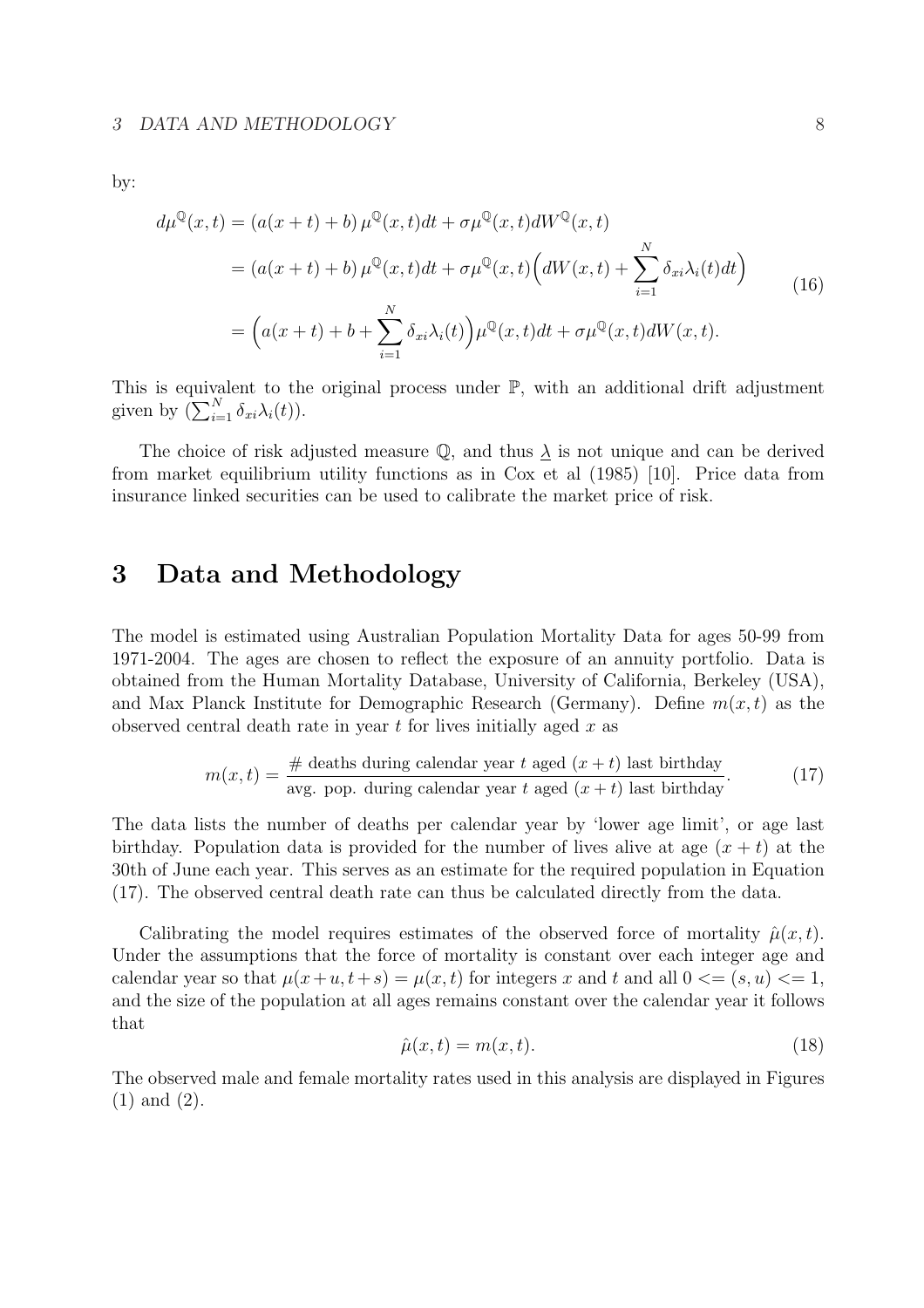#### 3 DATA AND METHODOLOGY 9



Figure 1: Observed Australian male mortality  $\hat{\mu}(x,t)$ : 1971-2004, on linear (left) and log (right) scales.

The data shows a linear drift in the logarithm of the mortality rates ages above 50 which is consistent with the model parametrization.

From the estimates  $\hat{\mu}(x, t)$ , estimates for the change in the force of mortality  $\Delta \hat{\mu}(x, t)$ are given by

$$
\Delta \hat{\mu}(x, t) = \hat{\mu}(x + 1, t + 1) - \hat{\mu}(x, t)
$$
\n(19)

A matrix of annual observed changes in mortality rates  $\Delta \hat{\mu}(x, t)$  is then given by:

$$
\Delta \hat{\mu}(x,t) = \begin{bmatrix} \hat{\mu}_{51,1972} & \cdots & \hat{\mu}_{51,2004} \\ \vdots & \ddots & \vdots \\ \hat{\mu}_{99,1972} & \cdots & \hat{\mu}_{99,2004} \end{bmatrix} - \begin{bmatrix} \hat{\mu}_{50,1971} & \cdots & \hat{\mu}_{50,2003} \\ \vdots & \ddots & \vdots \\ \hat{\mu}_{98,1971} & \cdots & \hat{\mu}_{98,2003} \end{bmatrix} .
$$
 (20)

The model parameters are estimated using this data for all elements in the vector  $\Delta \mu(t)$ .

### 3.1 Parameter Estimation - Maximum Likelihood

Maximum likelihood is used to estimate the parameters of the  $d\mu(x, t)$  process:

$$
d\mu(x,t) = (a(x+t) + b)\mu(x,t)dt + \sigma\mu(x,t)dW(t).
$$

Since

 $\Delta \mu \sim N((a(x+t)+b)\mu, \sigma \mu).$ 

the log-likelihood function is:

$$
\ell(d\hat{\mu} \mid a, b, \sigma) = -\sum_{\text{all } x, t} \ln \left( \sigma \hat{\mu} \sqrt{2\pi} \right) - \frac{1}{2} \sum_{\text{all } x, t} \left( \frac{(\Delta \hat{\mu} / \hat{\mu}) - (a(x + t) + b)}{\sigma} \right)^2,
$$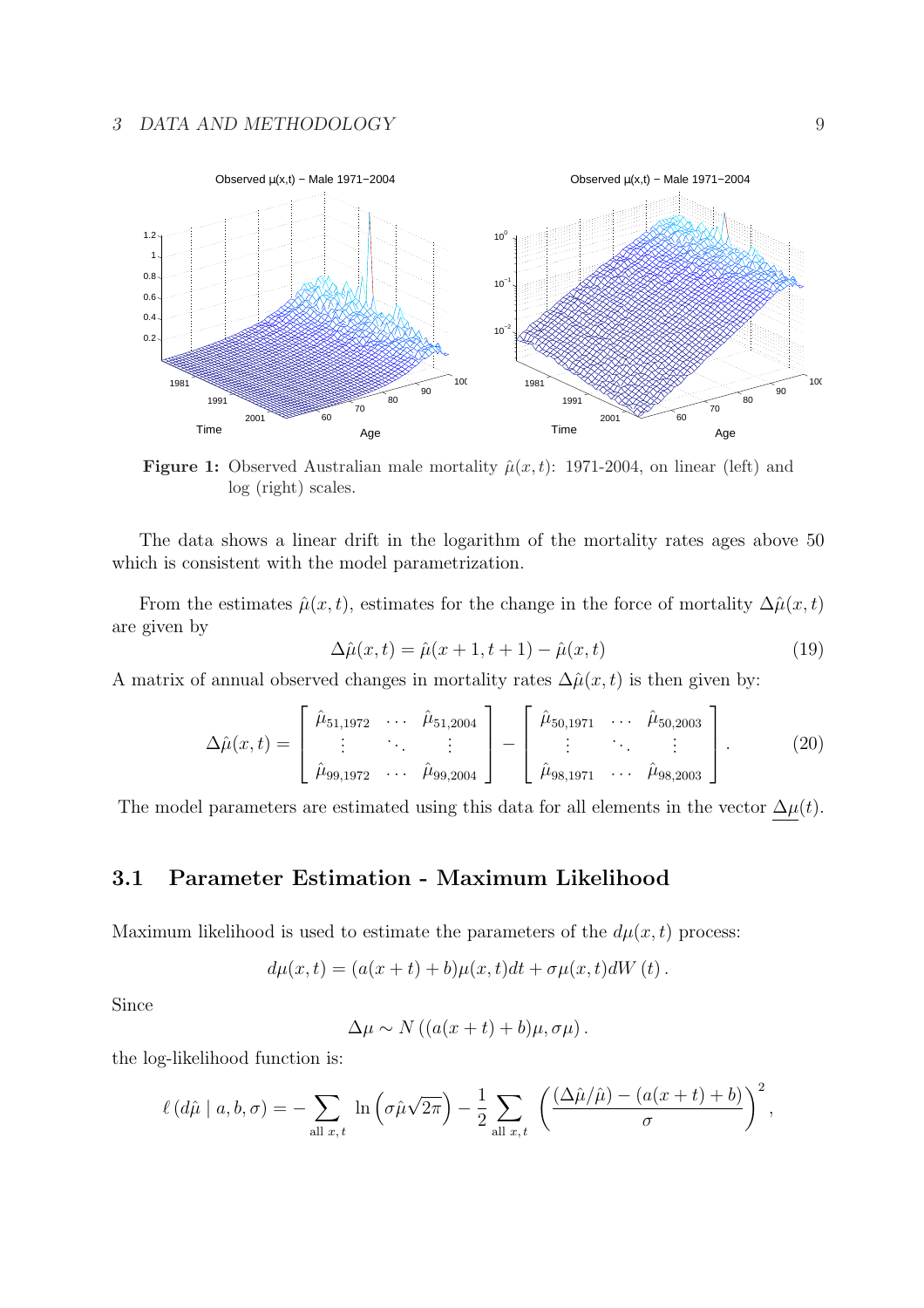### 3 DATA AND METHODOLOGY 10



Figure 2: Observed Australian female mortality  $\hat{\mu}(x,t)$ : 1971-2004, on linear (left) and log (right) scales.

assuming independent and identically distributed sample data, given a, b and  $\sigma$ . Differentiating the log-likelihood function with respect to a gives

$$
\frac{\partial \ell}{\partial a} = \sum_{\text{all } x, t} \left( \frac{(\Delta \hat{\mu} / \hat{\mu}) - (a(x+t) + b)}{\sigma} \right) \frac{(x+t)}{\sigma}
$$

$$
0 = \frac{1}{\sigma^2} \left( \sum_{\text{all } x, t} \frac{\Delta \hat{\mu} (x+t)}{\hat{\mu}} - \hat{a} \sum_{\text{all } x, t} (x+t)^2 - \hat{b} \sum_{\text{all } x, t} (x+t) \right)
$$

Differentiating with respect to b gives

$$
\frac{\partial \ell}{\partial b} = \sum_{\text{all } x, t} \left( \frac{(\Delta \hat{\mu} / \hat{\mu}) - (a(x + t) + b)}{\sigma} \right) \frac{1}{\sigma}
$$

$$
0 = \frac{1}{\sigma^2} \left( \sum_{\text{all } x, t} \frac{\Delta \hat{\mu}}{\hat{\mu}} - \hat{a} \sum_{\text{all } x, t} (x + t) - \hat{b}(N \times T) \right)
$$

where  $(N \times T)$  is the number of observations of  $d\hat{\mu}$  across N ages and for T time periods. Differentiating with respect to  $\sigma$  gives

$$
\frac{\partial \ell}{\partial \sigma} = -\frac{(N \times T)}{\sigma} + \sigma^{-3} \sum_{\text{all } x, t} ((\Delta \hat{\mu}/\hat{\mu}) - (a(x+t) + b))^2
$$

$$
\frac{(N \times T)}{\hat{\sigma}} = \hat{\sigma}^{-3} \sum_{\text{all } x, t} \left( (\Delta \hat{\mu}/\hat{\mu}) - (\hat{a}(x+t) + \hat{b}) \right)^2
$$

$$
\hat{\sigma} = \sqrt{\frac{\sum_{\text{all } x, t} \left( (\Delta \hat{\mu}/\hat{\mu}) - (\hat{a}(x+t) + \hat{b}) \right)^2}{(N \times T)}}.
$$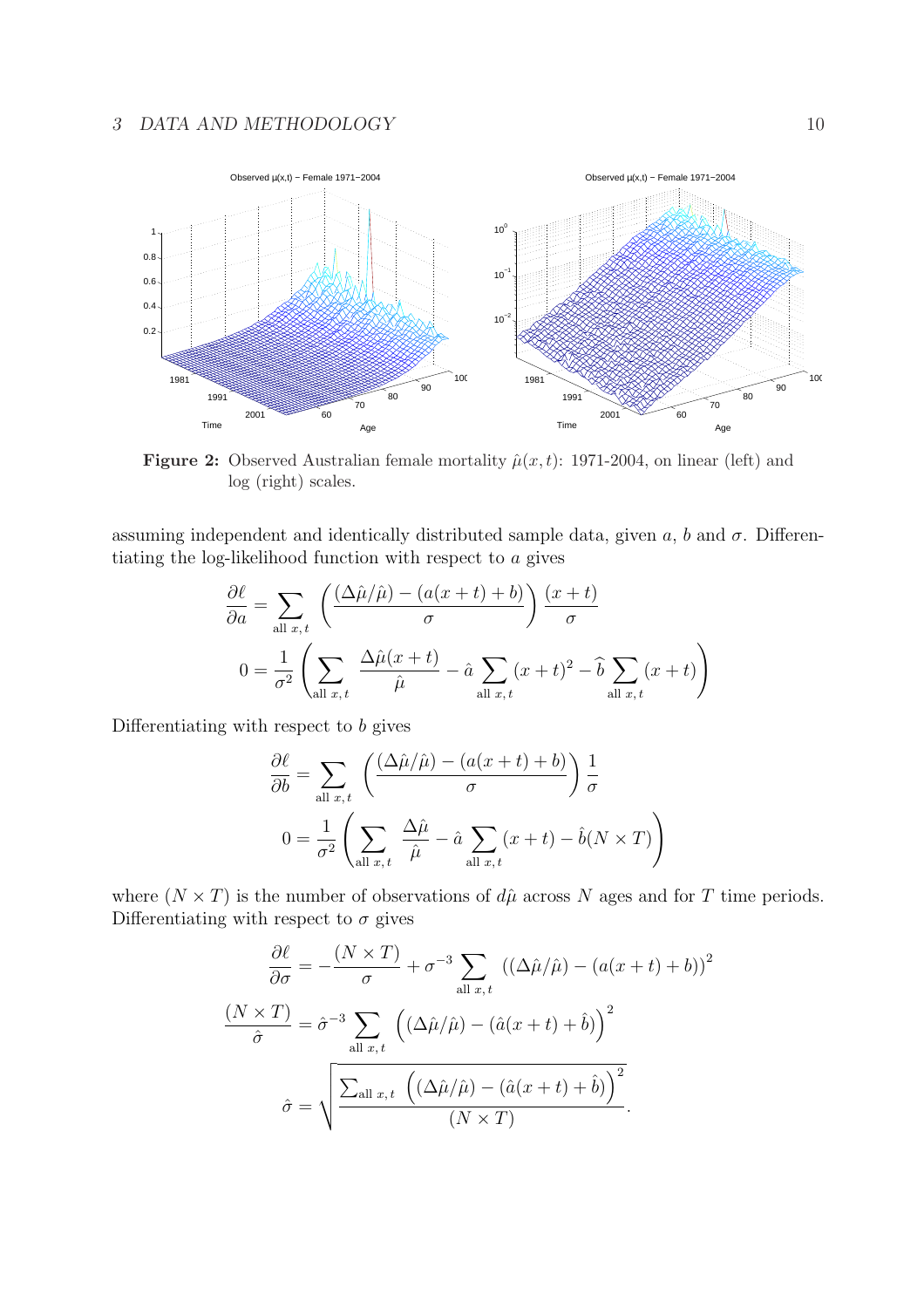|    |               | Parameter MLE: Male MLE: Female |
|----|---------------|---------------------------------|
| â. | $-9.4398E-04$ | 2.6993E-04                      |
| ς  | 0.1347        | 0.0608                          |
| ⌒  | 0.0906        | 0.0873                          |

Table 1: Parameter estimates for the mortality model using MLE.

Simultaneously solving the expressions for  $\hat{a}$ ,  $\hat{b}$ ,  $\hat{\sigma}$  yields their Maximum Likelihood Estimates. The parameter estimates are summarized in Table 1.

The asymptotic variance/covariance matrix of the maximum likelihood estimates is given in Table 2. For both male and female data, these values are small, indicating a high level of confidence in the estimates. The large sample distribution of the maximum likelihood estimates  $p$  is asymptotically normally distributed, with mean  $\bar{p}$  and variance:

$$
Var(\underline{p}) = \frac{1}{nI(\bar{p})},\tag{21}
$$

where  $\bar{p}$  is the vector of true parameters. This variance is determined using the approximation  $I(\bar{p}) = I(p)$ . The number of observations is  $n = 1617$ .  $I(p)$  is found by shocking each parameter and noting the change in  $\frac{\partial}{\partial p_i} \log L(X|\underline{p})$  for all  $p_i$ . Note that  $\underline{p} = [p_1, \ldots, p_n]'$ is the vector of maximum likelihood estimates for data set X and  $I(p)$  is the matrix with  $ij^{th}$  component: ·  $\overline{a}$ 

$$
I(\underline{p})_{ij} = -E\left[\frac{\partial^2}{\partial p_i \partial p_j} \log L(X|\underline{p})\right],\tag{22}
$$

where  $L(X|p)$  is the likelihood function of X given parameters p.

|                                  | Male                             |  |                         | Female                         |  |
|----------------------------------|----------------------------------|--|-------------------------|--------------------------------|--|
|                                  |                                  |  | $\alpha$                |                                |  |
| $a \mid 5.53E-13 \quad 4.24E-11$ |                                  |  | $a$   5.13E-13 3.94E-11 |                                |  |
| $4.24E-11$ $3.14E-09$            |                                  |  | $b$   3.94E-11 2.91E-09 |                                |  |
|                                  | $5.01E-11$ $2.84E-07$ $1.61E-09$ |  |                         | $-4.48E-11 -2.54E-07$ 1.50E-09 |  |
|                                  |                                  |  |                         |                                |  |

Table 2: Asymptotic var/covar. matrix for male and female MLEs.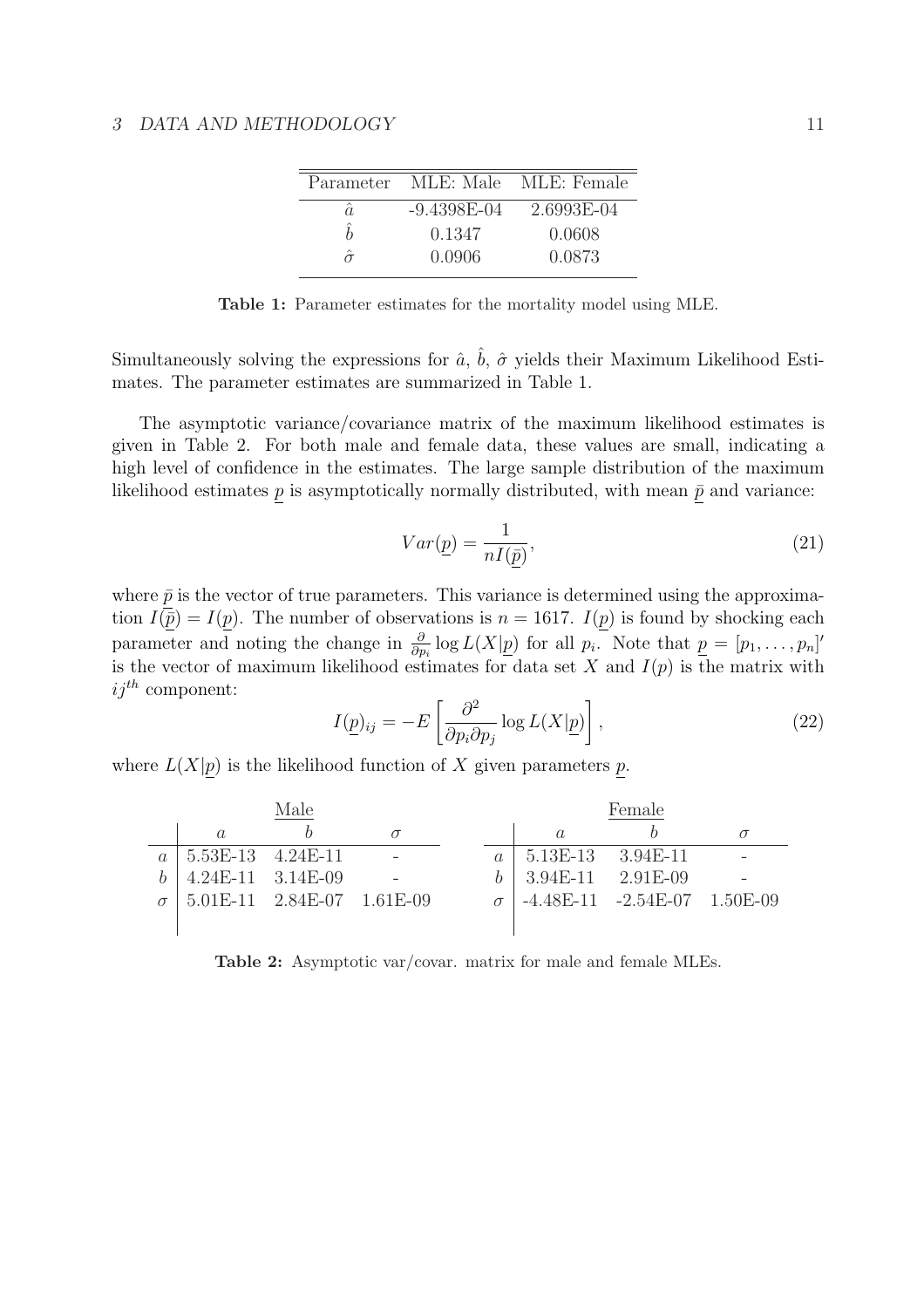### 3.2 Dependence and Principal Components Analysis

Dependence in the mortality process  $d\mu(t)$  is modelled based on dependence in the multivariate Wiener process:  $\overline{r}$  $\overline{a}$ 

$$
\underline{dW}(t) = \begin{bmatrix} dW(x_1, t) \\ \vdots \\ dW(x_N, t) \end{bmatrix} . \tag{23}
$$

The model assumes that  $dW(t)$  are independent between time periods. Across a single time period,  $dW(t)$  incorporates dependence between each age  $x = x_1, \ldots, x_N$ . To estimate the dependence the residuals are taken from the model with  $\hat{a}$ ,  $\hat{b}$ ,  $\hat{\sigma}$  based on their Maximum Likelihood Estimates to get estimated standardised residuals:

$$
r(x,t) = \frac{\Delta \hat{\mu}(x,t)/\mu(\hat{x},t) - (\hat{a}(x+t) + \hat{b})}{\hat{\sigma}}.
$$
\n(24)

The standardized residual values for each year are a realization of the random vector  $dW(t)$ . These  $r(x, t)$  are used to estimate the sample covariance matrix  $\Sigma$  of  $dW(t)$ . The standardised residuals are jointly normally distributed  $dW(t) \sim M.V.N(0, \Sigma)$  where  $\Sigma$  is the associated  $N \times N$  positive semi-definite covariance matrix.

Principal components analysis (PCA) is applied to the standardised residuals. Principal Components Analysis (PCA) provides a method for generating random samples of a correlated random vector. These samples are designed to have the same covariance properties as an observed data set. Define  $\underline{\theta} = [\theta_1, \ldots, \theta_N]'$  as the ordered eigenvalues of  $\Sigma$ , with  $\theta_1 \geq \ldots \geq \theta_N$ . The corresponding eigenvectors are given by the matrix  $V = [V_1, \ldots, V_N]$  such that

$$
\Sigma V = VT
$$
  

$$
\Sigma = VTV',
$$

where T is the  $N \times N$  diagonal matrix with diagonal  $\underline{\theta}$ . The term (V √  $T$ ) is the Cholesky decomposition of  $\Sigma$  such that: √ √

$$
V\sqrt{T} = D\sqrt{dt} \tag{25}
$$

By generating independent normal random samples of  $\eta$  we are able to use the linear transformation in Equation (28) to generate dependent random samples  $\nu$  of the variable  $dW(t)$  at each time period.

The observed age-based correlation matrix  $\hat{\Sigma}$  has a total of 49 eigenvectors. Table 3 summarises the percentage of the observed variation explained by these vectors. Hyndman and Ullah (2007) [17] and Hyndman and Booth (2006) [16] consider  $(\mu(x, t) - \hat{\mu}(x))$ , where  $\mu(x, t)$  is the observed mortality rate and  $\hat{\mu}(x)$  is the average mortality rate for age x across all years. Principal components analysis is employed to determine the  $b_x$  and  $k_t$  terms in a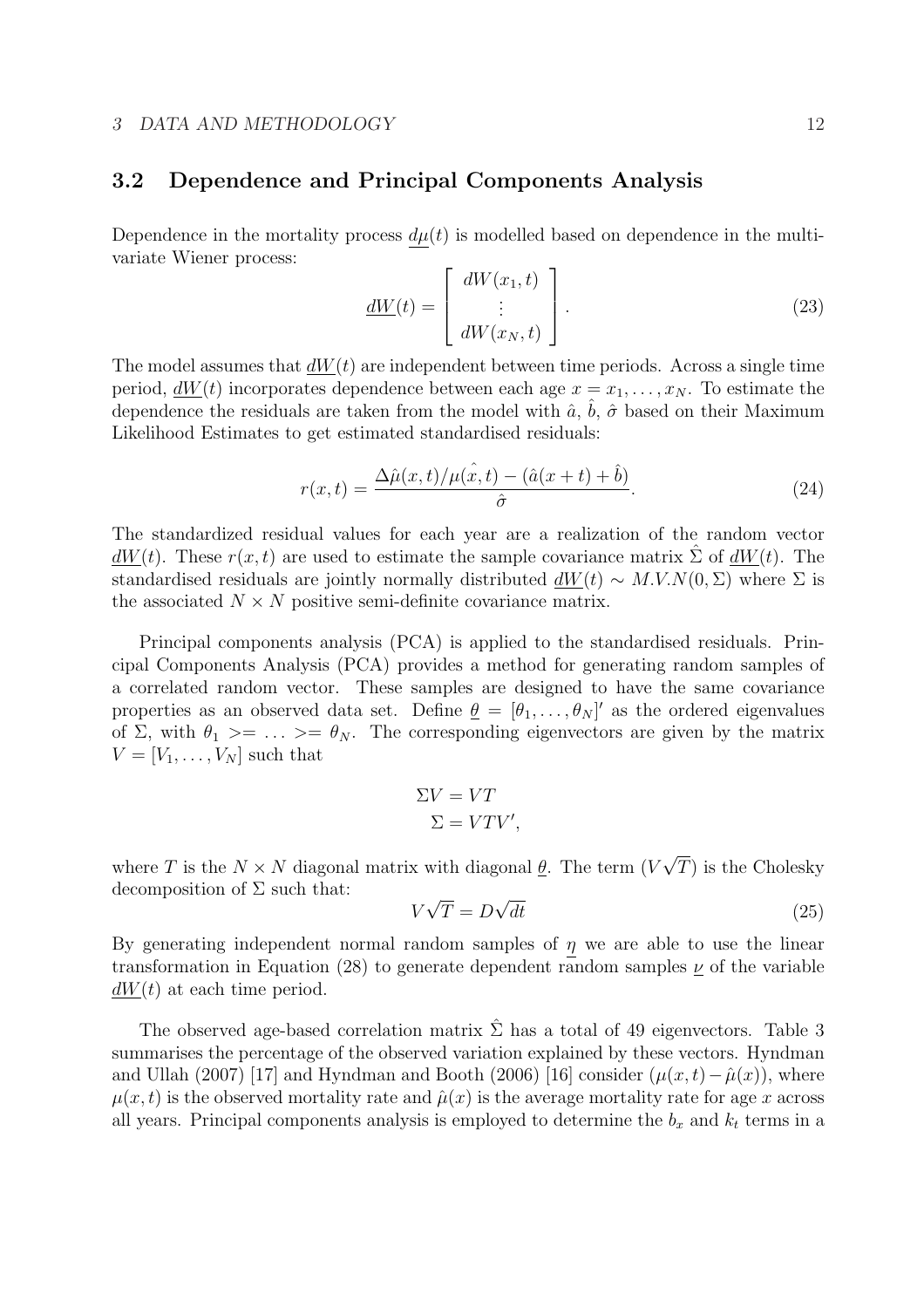Lee-Carter model. They find that six factors are sufficient to explain the variability in the mortality process, with 90% accounted for by the first factor. They do not include a time trend and do not examine the changes in the standardised residuals. This is expected to result in the dominance of the first eigenvector. The analysis presented here is based on the standardised residuals after allowing for a time trend and using the MLE parameter estimates  $\hat{a}$ ,  $\hat{b}$  and  $\hat{\sigma}$  to standardise the residuals.

|    | $\#$ of Eigenvectors $\%$ of Observed Variation |
|----|-------------------------------------------------|
| 1  | 29.3%                                           |
| 5  | 69.8%                                           |
| 10 | $85.1\%$                                        |
| 15 | 92.4%                                           |
| 20 | 96.5%                                           |
| 25 | 97.1%                                           |
| 30 | 99.1%                                           |
| 31 | 99.5%                                           |
| 32 | 100.0%                                          |
|    |                                                 |

Table 3: Percentage of the observed variation in residuals explained by the eigenvectors using PCA.

### 3.3 Analysis of Fit

The model for mortality is found to fit observed Australian population data for the age range  $x = 50, \ldots, 99$  and time period  $t = 1971, \ldots, 2004$  very well. The analysis of fit is based on the standardised residuals from the model, defined in Equation (24). Our analysis relies on the assumption that the residuals are normally distributed with mean 0 and variance 1. These residuals are illustrated in Figure 3.

There are no trends in either the age or the time dimension, and they are randomly distributed around zero. The model fit is confirmed by the residual descriptive statistics summarized in Table 4. The statistics further show that standard error of the mean estimate is small, and the standard deviation of the residuals is very close to 1.

Pearson's chi-square statistic for quantifying the discrepancy between observed  $(O)$  and expected  $(E)$ 

$$
X^{2} = \sum_{\text{all obs.}} \frac{(O_{i} - E_{i})^{2}}{E_{i}}
$$
 (26)

has approximately a chi-square distribution with degrees of freedom:

 $df =$  number of observations – number of independent parameters – 1 (27)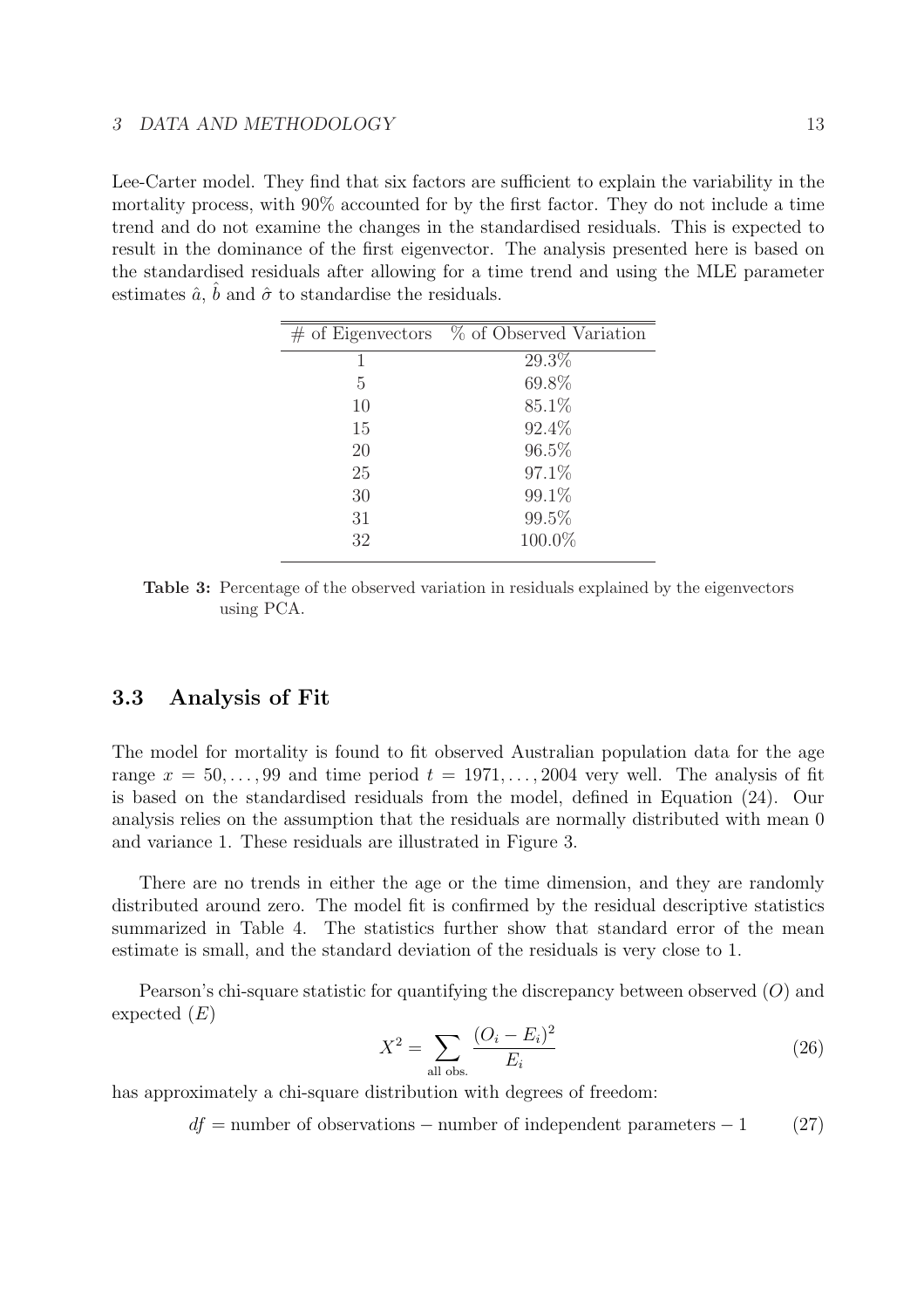

Figure 3: Male and female fitted residuals.

|                             | Male        | Female     |
|-----------------------------|-------------|------------|
| Mean                        | $-3.12E-03$ | $4.84E-08$ |
| Standard Error              | 0.024       | 0.025      |
| Standard Deviation          | 0.972       | 1.000      |
| Minimum                     | $-6.320$    | $-4.396$   |
| Maximum                     | 6.277       | 14.459     |
| Confidence Level $(95.0\%)$ | 0.047       | 0.049      |
|                             |             |            |

Table 4: Residual descriptive statistics for male and female data.

There are 50 ages  $\times$  34 years of observed  $\mu(x,t)$  values. The corresponding number of observations for  $d\mu(x, t)$  is  $49 \times 33 = 1617$ . There are 3 estimated parameters by MLE, and 1225 independent parameters for the  $49 \times 49$  correlation matrix of  $dW(t)$ . This metric generates the values given in Table 5. Higher values of the statistic  $X^2$  suggest a poorer fit, and larger deviance of observed values from those expected. This is compared to the chi-square distribution with 388 degrees of freedom. This confirms the model provides a very good fit to the data.

|       |       | $\overline{X^2}$ Male $\overline{X^2}$ Female $\chi^2_{388}$ at 99% |
|-------|-------|---------------------------------------------------------------------|
| 71.08 | 23.16 | 326.15                                                              |

Table 5: Pearson's chi-square statistic and 99% confidence level.

Figure 4 illustrates Male and Female residual histograms from an illustrative subset of the data. The distribution of the residuals at each time is approximately normal with zero mean. This provides the basis for the simulations discussed below.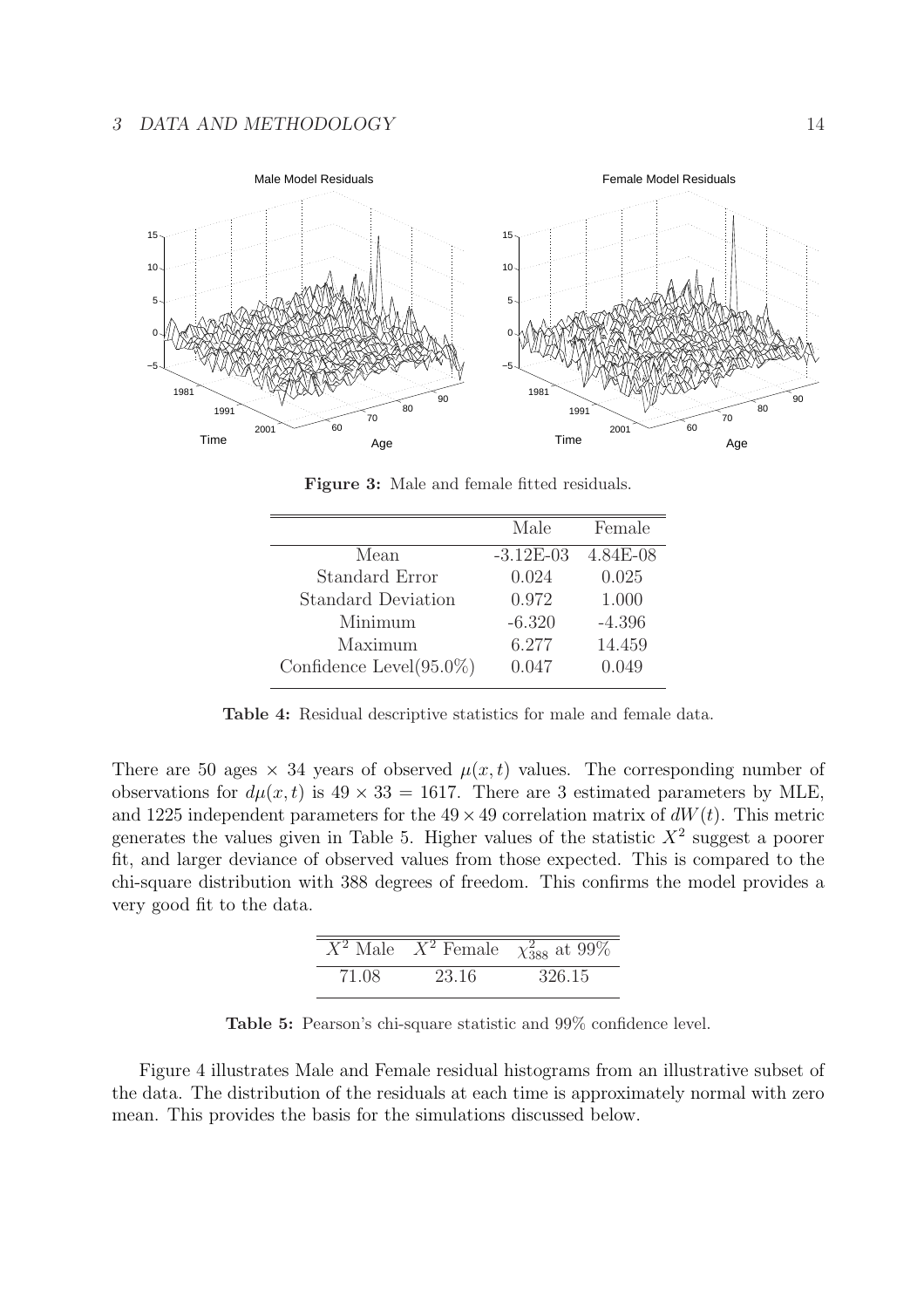

Figure 4: A selection of residual histograms for male and female data, at specific times (1979, 1987 and 1996).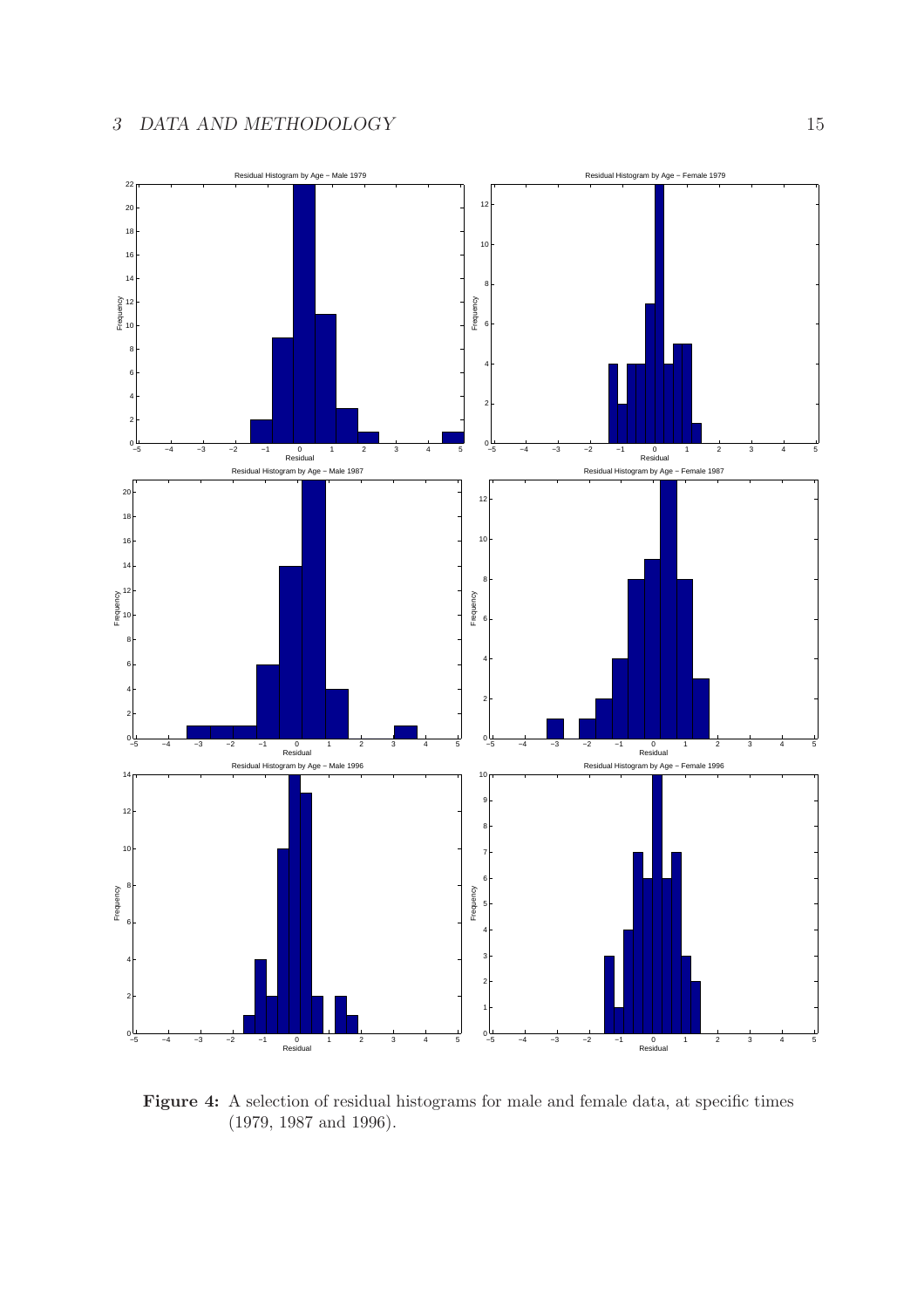# 4 Model Simulation

To illustrate the application of the model and its distributional properties the model is simulated. For the purpose of illustration 31 of the 49 eigenvectors have been used although a lower number of around 10 would also be reasonable. The simulation is for a random vector  $\nu$  and its linear transformation:

$$
\underline{\nu} = V\sqrt{T}\eta,\tag{28}
$$

where  $\sqrt{T}$  is an  $N \times N$  diagonal matrix with diagonal  $\sqrt{\theta} = [\sqrt{\theta_1}, \ldots, \sqrt{\theta_N}]'$ . The Ndimensional random vector  $\eta \sim iid N(0, I)$ , where I is an  $N \times N$  unit diagonal matrix. The vector  $\nu$  will in turn be normally distributed with covariance matrix:

$$
\Sigma_{\nu} = (V\sqrt{T})I(V\sqrt{T})' \tag{29}
$$

$$
= VTV'
$$
\n<sup>(30)</sup>

$$
=\Sigma.\tag{31}
$$

 $\Sigma$  is the covariance matrix of our original residual vector  $dW(t)$ .

For each simulation of  $\mu(x, t)$ , the number alive at each time for a given cohort, x, is given by:

$$
l(x,t) = l(x,0) \exp[\int_0^t \mu(x,s)ds].
$$
 (32)

Twenty year projections of expected mortality are illustrated in Figure 5. Mortality is projected by tracing the change in mortality rates for each initial cohort through time. The effect of this is seen in the diagonal trends depicted in Figure 5. These trace the progress of the cohort through the age/time space. The 'ridges' in the projection are a result of a cohort's higher observed mortality in the base year (2004).

Figure 6 illustrates the observed and fitted residuals under three different assumptions on the correlations between ages. The first two plots illustrate the observed and fitted residuals for Australian male data using 100,000 simulations. Each line illustrates the residual values at a different time/simulation. The second two plots are based on female data. The final plots are simulations generated under perfect independence and dependence (left to right) between ages at each time.

The distribution of future mortality rates can be seen in Figure 7. This provides 95% confidence intervals for the projected mortality curve, at two points in time, under three types of age-dependence. As a means of reference, the base (2004) mortality curve is also included. The impact of age-dependence is illustrated by the spread of the confidence bounds. Over the majority of ages, mortality projections are more constrained under observed dependence than under either perfect dependence or independence. However,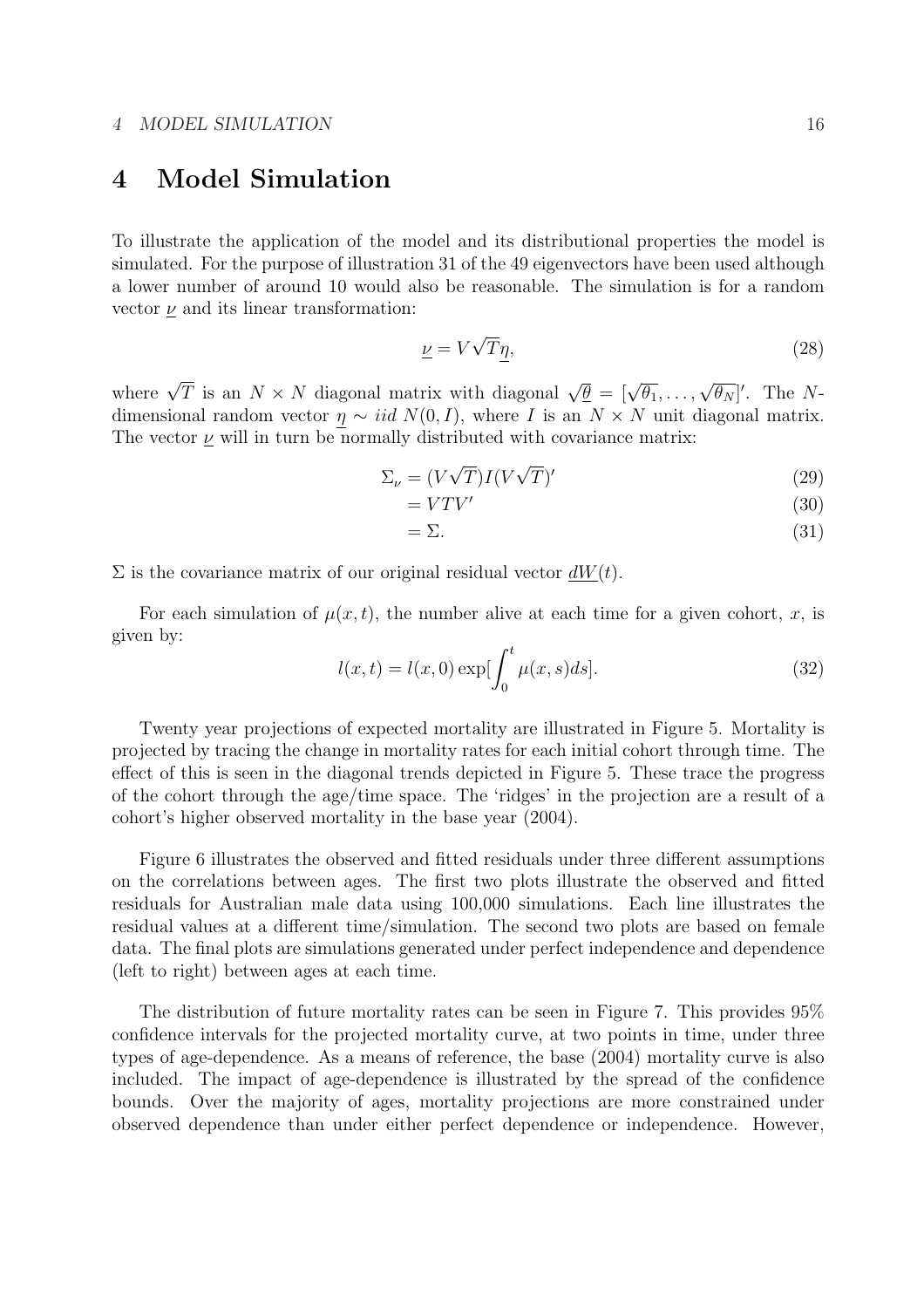#### 4 MODEL SIMULATION 17



Figure 5: A 20 year projection of male expected mortality (linear and log scales).

above age 95 the observed structure is more volatile. These results are consistent with the work of Hyndman and Booth (2006) [16], who project Australian mortality using the Lee-Carter method.

Figure 8 shows the expected number alive  $E[l(x, t)]$  for each age and time, given  $l(x, 0) =$ 2, 000∀x. The increase at age 99 for periods in the near future is a result of the downturn in the observed force of mortality during the base year. From the plot it can be seen that mortality is expected to improve at all ages.

Collectively, these results show that the proposed model provides a very good fit to the observed data. The assumption that the volatility in the population's size is primarily driven by the underlying mortality process is found to be consistent with experience. Mortality is projected to continue to improve at a rate consistent with past trends, and the projected Australian mortality rates are consistent with those given by Hyndman and Booth (2006), using the Lee Carter model.

Mortality rates at ages 95-99 are projected to increase in the near future, before assuming a general downward trend. This is attributed to the fitting of the model to the most recent 30 years of data. Over this period, old age mortality has experienced significant fluctuations (see observed mortality data in Figure 1), and in recent years has decreased at the highest ages. This has been inconsistent with prior years and female data. Reasons for the decrease may be age specific volatility, or a fundamental shift in the mortality curve.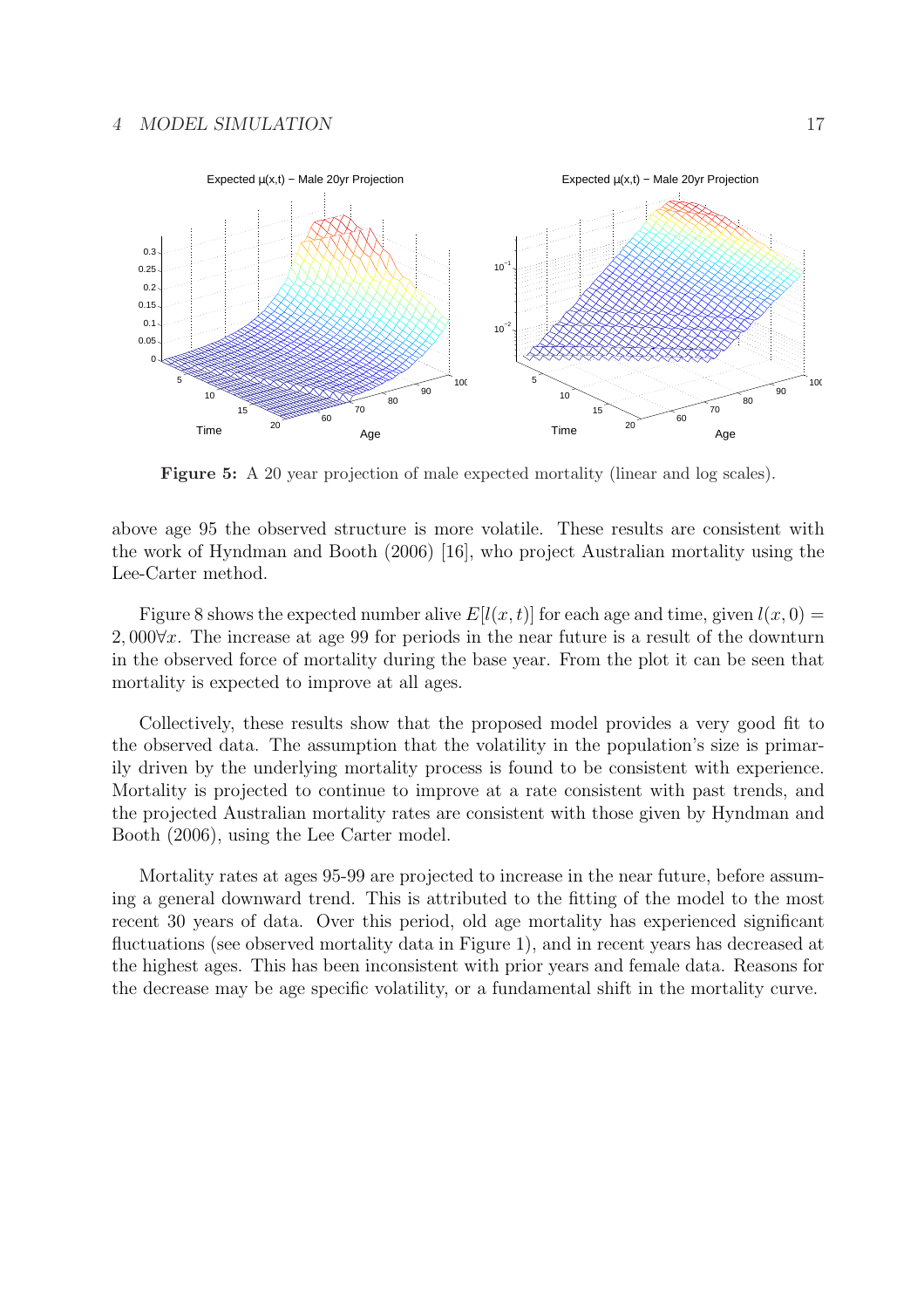

Figure 6: Observed and fitted residuals under three age-dependence assumptions.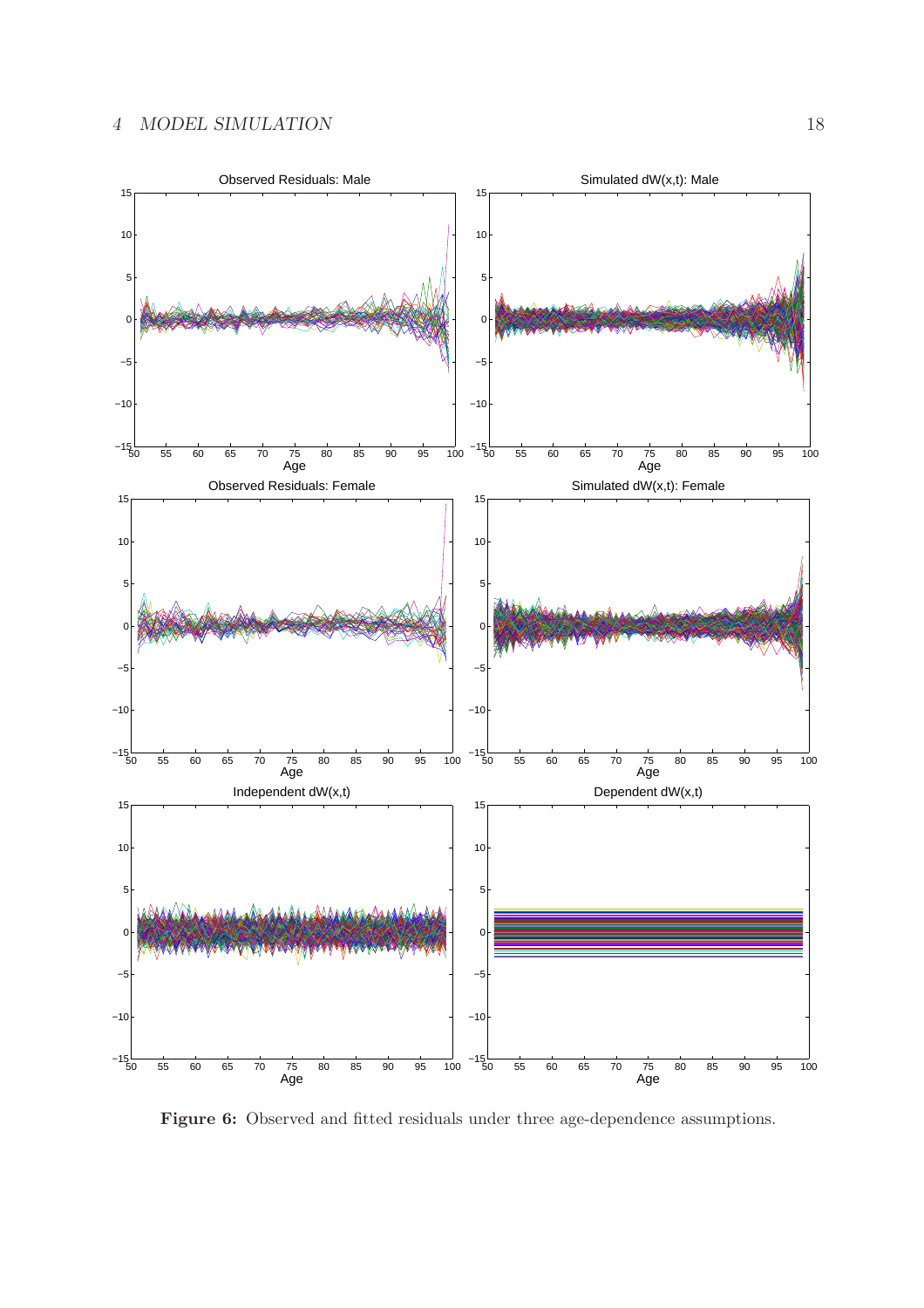### 4 MODEL SIMULATION 19



Figure 7: 95% confidence intervals for projected male mortality, at 5 years and 20 years.



**Figure 8:** Expected number alive given  $l(x, 0) = 2000$ .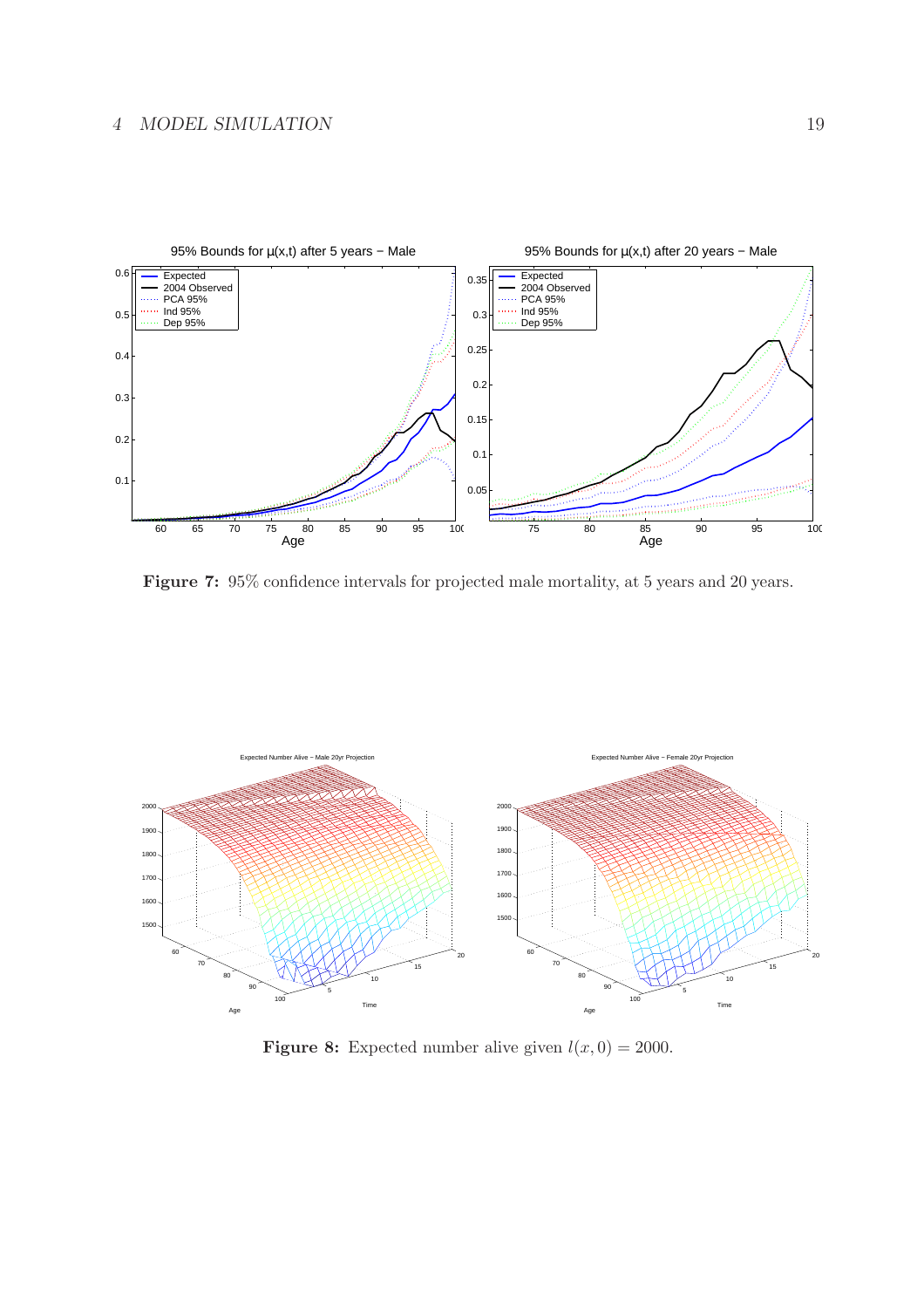# 5 Conclusion

This paper develops a dynamic mortality model based on Australian data for use in assessing longevity risk and financial pricing of mortality linked securities. It follows the approach of Dahl (2004) [14] and Schrager (2006) [26] and models the development of mortality rates for multiple ages simultaneously. Most mortality models have restricted attention to modeling mortality at a single-age. The model developed in this paper considers mortality as a multivariate stochastic process over multiple ages. Maximum likelihood estimation is used to estimate trend and volatility parameters and principal componenets analysis to estimate dependence between ages.

The model provides a very good fit to Australian population mortality data for ages 50-99 from 1971-2004. The model is suitable for modeling insurance and annuity portfolios with a range of ages since the dependence between ages over time captures the risk of these cash flows. The model has its origins in financial models and this facilitates the application to the pricing of mortality and longevity-linked securities. Dependence between ages is an important component in the modelling of mortality. The use of principal components analysis allows the implementation of a model with a reduced number of factors driving mortality changes.

# 6 Acknowledgement

Sherris acknowledges the support of ARC Discovery Grant DP0663090, ARC Discovery Grant DP0556775 and financial support from the Institute of Actuaries of Australia UNSW Actuarial Foundation. Wills acknowledges the support of the Ernst and Young and E. J. Blackadder Honours Scholarships and of the Australian School of Business.

# References

- [1] Bauer, D., and Russ, J., (2006), Pricing Longevity Bonds using Implied Survival Probabilities. (Available at http://www.mortalityrisk.org/Papers/Models.html)
- [2] Biffis, E., (2005), Affine Processes for Dynamic Mortality and Actuarial Valuations, Insurance: Mathematics and Economics, 37, 443-468.
- [3] Booth, H., Maindonald, J., and Smith, L. (2002), Applying Lee-Carter under conditions of variable mortality decline. Population Studies, 56, 325-336.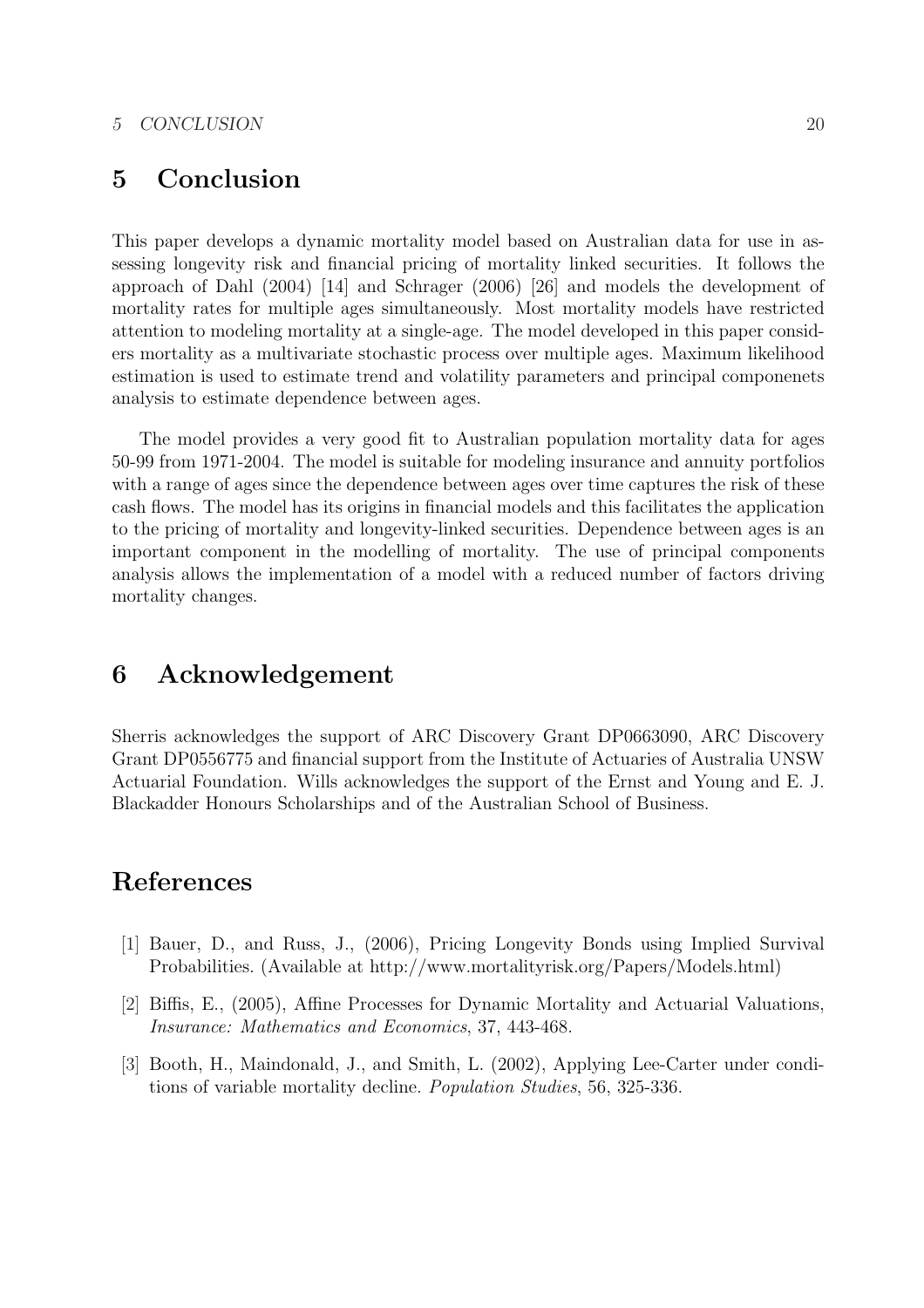- [4] Booth, H., Hyndman, R. J., Tickle L., and De Jong, P., (2006), Lee-Carter Mortality Forecasting: A Multi-Country Comparison of Variants and Extensions, Working paper, Monash University. (viewed at https://www.buseco.monash.edu.au/depts/ebs/pubs/wpapers/2006/wp13- 06.pdf on 21 May 2008)
- [5] Brouhns, N., Denuit, M., and Vermunt J.K. (2002), A Poisson Log-Bilinear Regression Approach to the Construction of Projected Life Tables, Insurance: Mathematics and Economics, Vol. 31: 373-393.
- [6] Cairns, A. J. G., (2004), Interest Rate Models: An Introduction, Princeton University Press.
- [7] Cairns, A.J.G., Blake, D., and Dowd, K., (2006a), Pricing Death: Frameworks for the Valuation and Securitization of Mortality Risk, ASTIN Bulletin, 36, No 1, 79-120
- [8] Cairns, A.J.G., Blake, D., and Dowd, K. (2006b), A Two-Factor Model for Stochastic Mortality with Parameter Uncertainty: Theory and Calibration, Journal of Risk and Insurance, Vol. 73 (4): 687-718.
- [9] Cairns, A.J.G., Blake, D., Dowd, K., Coughlan, G. D., Epstein, D., Ong, A. and Balevich, I., (2007), A Quantitative Comparison of Stochastic Mortality Models using data from England and Wales and the United States, Pensions Institute Discussion Paper PI 0701.
- [10] Cox, J., Ingersoll, J., and Ross, S., (1985), A Theory of the Term-Structure of Interest Rates, Econometrica, 53, 385-408.
- [11] Cox, S.H., and Lin, Y., (2007), Natural Hedging of Life and Annuity Mortality Risks, North American Actuarial Journal, 11 (3), 1-15.
- [12] Currie, I. D., Durban, M. and Eilers, P. H. C., (2004), Smoothing and Forecasting Mortality Rates, Statistical Modelling, 4, 279-298.
- [13] Denuit, M., Devolder, P., and Goderniaux, A.-C., (2007), Securitization of Longevity Risk: Pricing Survivor Bonds with Wang Transform in the Lee-Carter Framework, Journal of Risk and Insurance, 74(1), 87-113.
- [14] Dahl, M., (2004), Stochastic Mortality in Life Insurance: Market Reserves and Mortality-Linked Insurance Contracts, Insurance: Mathematics and Economics, 35, 113-136.
- [15] Dahl, M., and Møller, T. (2006), Valuation and Hedging of Life Insurance Liabilities with Systematic Mortality Risk, *Insurance: Mathematics and Economics*, Volume 39, Issue 2, 1, 193-217.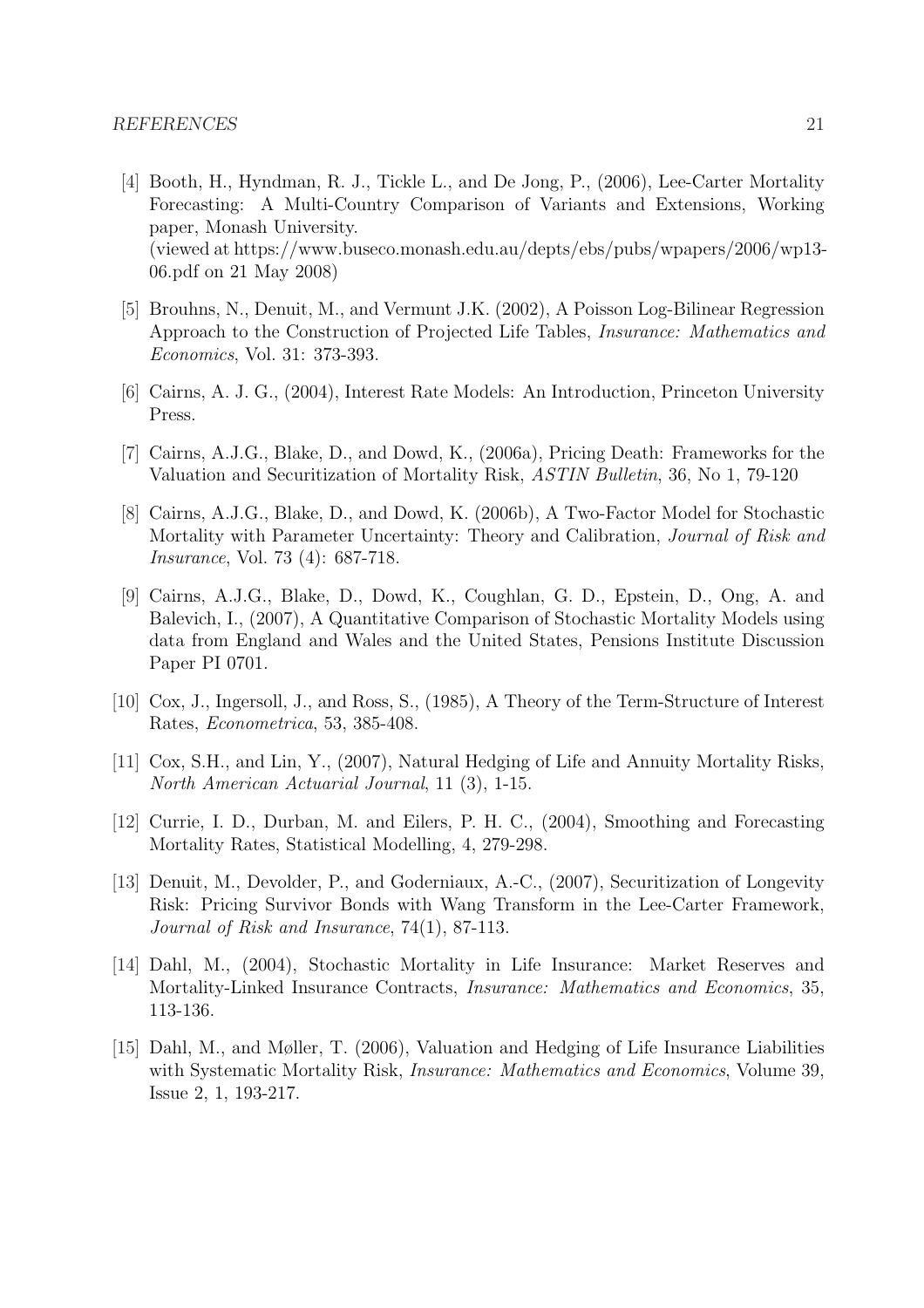- [16] Hyndman R. J. and Booth, H., (2006), Stochastic Population Forecasts using Functional Data Models for Mortality, Fertility and Migration, Working Paper, Monash University.
- [17] Hyndman R.J. and Ullah, M. S., (2007), Robust forecasting of mortality and fertility rates: a functional data approach, *Computational Statistics*  $\mathcal{C}$  *Data Analysis*, 51, 4942-4956.
- [18] JP Morgan Pensions Advisory Group, (2007), LifeMetrics: A Tool for Measuring and Managing Longevity and Mortality Risks, Technical Document Version 1.0.
- [19] Lee, R.D., and Carter, L.R., (1992), Modeling and Forecasting U.S. Mortality, Journal of the American Statistical Association, 87, 659-675.
- [20] Liao, H. H., Yang, S. S. and Huang, I. H., (2007), The Design of Securitization for Longevity Risk: Pricing under Stochastic Mortality Model with Tranche Technique, Paper Presented to the 11th APRIA Conference, Taipei.
- [21] Lin, Y., and Cox, S.H., (2005), Securitization of Mortality Risks in Life Annuities, The Journal of Risk and Insurance, 72 (2), 227-252.
- [22] Macdonald, A. S., Bartlett, D., Berman, C., Daykin, C., Grimshaw, D. Savill, P. and Willets R., (2003), Mortality Improvements and the Cohort Effect, CMI Working Papers 1 and 2, Presented to the Staple Inn Actuarial Society on 11 March 2003, 43 pages (available at http://www.sias.org.uk/siaspapers/listofpapers/view\_paper?id=ProjectingMortality viewed on 21 May 2008)
- [23] Milevsky, M. A. and Promislow, S. D., (2001), Mortality Derivatives and the Option to Annuitise, Insurance:Mathematics and Economics, 29, 299-318.
- [24] Renshaw, A.E., and Haberman, S. (2003), Lee-Carter Mortality Forecasting with Agespecific Enhancement, Insurance: Mathematics and Economics, Vol. 33: 255-272.
- [25] Renshaw, A.E., and Haberman, S. (2006), A Cohort-Based Extension to the Lee-Carter Model for Mortality Reduction Factors, Insurance: Mathematics and Economics, Vol. 38: 556-570.
- [26] Schrager, D. F., (2006), Affine Stochastic Mortality, Insurance: Mathematics and Economics, 38, 81-97.
- [27] Sherris, M., and Wills, S., (2007), Financial Innovation and the Hedging of Longevity Risk, Presented at the Third International Longevity Risk and Capital Market Solutions Symposium, Taipei.
- [28] Stallard. E. (2006), Demographic Issues in Longevity Risk Analysis, Journal of Risk and Insurance, Vol. 73 (4): 575-609